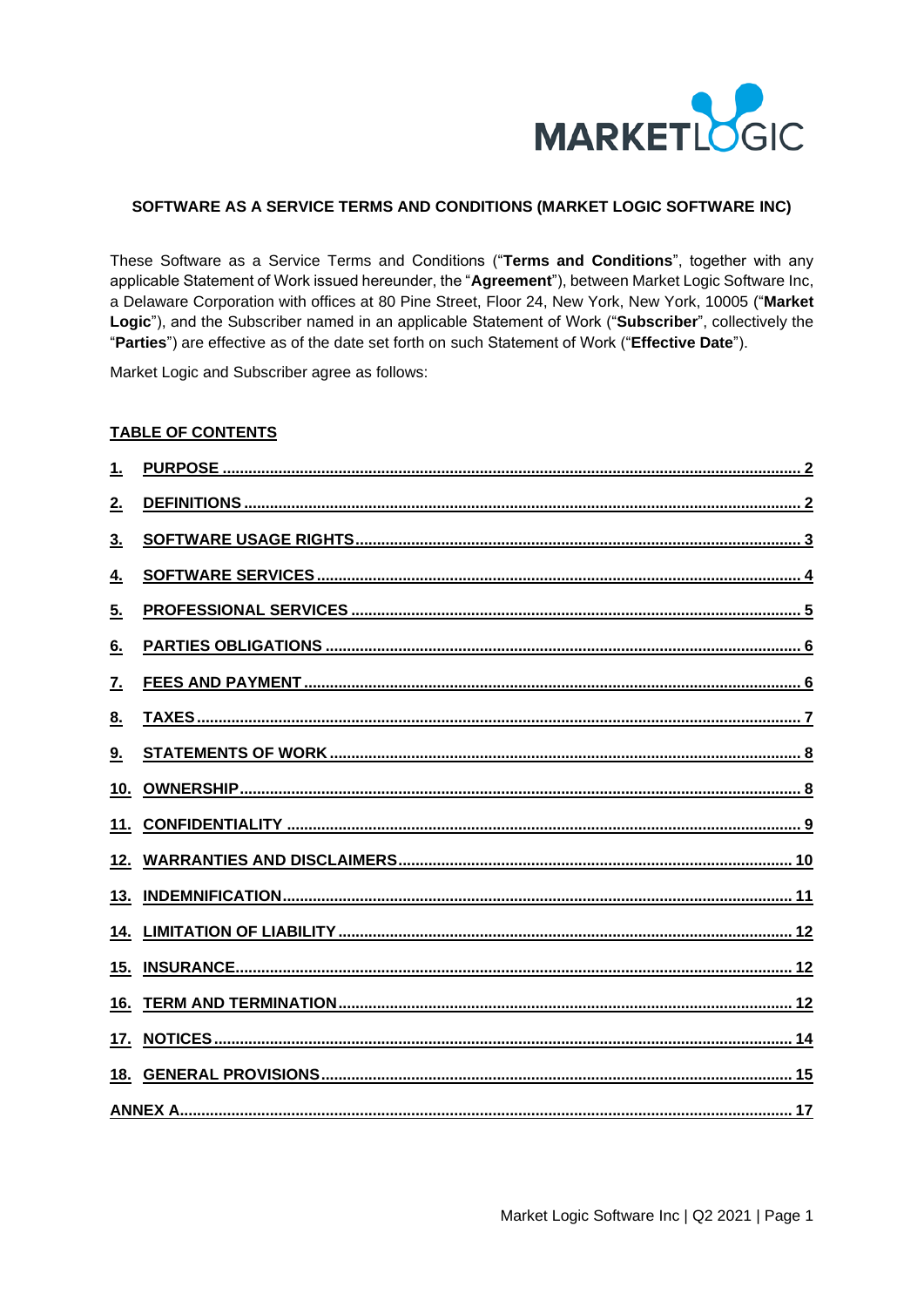#### <span id="page-1-0"></span>**1. PURPOSE**

Market Logic provides and operates a software, in particular a market insights platform as a Softwareas-a-Service (SaaS) as well as accompanying services. This Agreement contains the terms and conditions under which Subscriber acquires and uses Market Logic's Services.

#### <span id="page-1-1"></span>**2. DEFINITIONS**

The following definitions apply to this Agreement and any related Statement of Work:

"**Affiliate**" means any entity which directly or indirectly controls, is controlled by, or is under common control of the Parties respectively. "Control", for purposes of this definition, means direct or indirect ownership or control of more than 50% of the voting interests of the subject entity;

**"Competitors of Market Logic"** means any entity, company, division or department of a company, including its personnel, which is involved in the development, provision or operation of any marketing insights and knowledge management platform and/or similar tools;

**"Confidential Information"** has the meaning as set forth in Sec. 11;

"**Deliverables**" means the individual modules including functions and/or features to be provided by Market Logic in connection with the Software Services hereunder as set forth in an applicable SOW and/or this Agreement;

"**Malicious Code**" means viruses, worms, time bombs, Trojan horses and other harmful or malicious code, files, scripts, agents or programs;

"**Material Breach**" has the meaning as set forth in Sec. 16;

**"Non-GA Services"** means any software services not generally available to Market Logic's subscribers, which Market Logic may offer a trial version to Subscriber. The Subscriber may accept or decline any such trial services at the Subscriber's sole discretion. Any Non-GA Services will be designated as beta, pilot, limited release, developer preview, non-production or by a description of similar import. Non-GA Services are provided for evaluation purposes and not for production use, are not supported, may contain bugs or errors, and may be subject to additional terms mutually agreed upon in a Statement of Work;

"**Open Source Software**" has the meaning as set forth in Sec. 12;

**"Payment Due Date"** has the meaning as set forth in Sec. 7;

"**Professional Services**" means the services that are offered by Market Logic to implement and maintain the Software Services (e.g., configuring the product, uploading Subscriber Data, provide training services). The scope of such Professional Services is specified in the applicable Statement of Work;

"**Purchased Services**" means the Services purchased by Subscriber under any applicable SOW;

**"Services"** means the Software Services and the Professional Services;

"**Software Services**" means the Market Logic platform including its software features and functionalities that Subscriber is authorized to use as specified in the applicable Statement of Work/s. Such Software Services are made available to Subscriber online via a dedicated Subscriber login link and/or other webpages designated by Market Logic;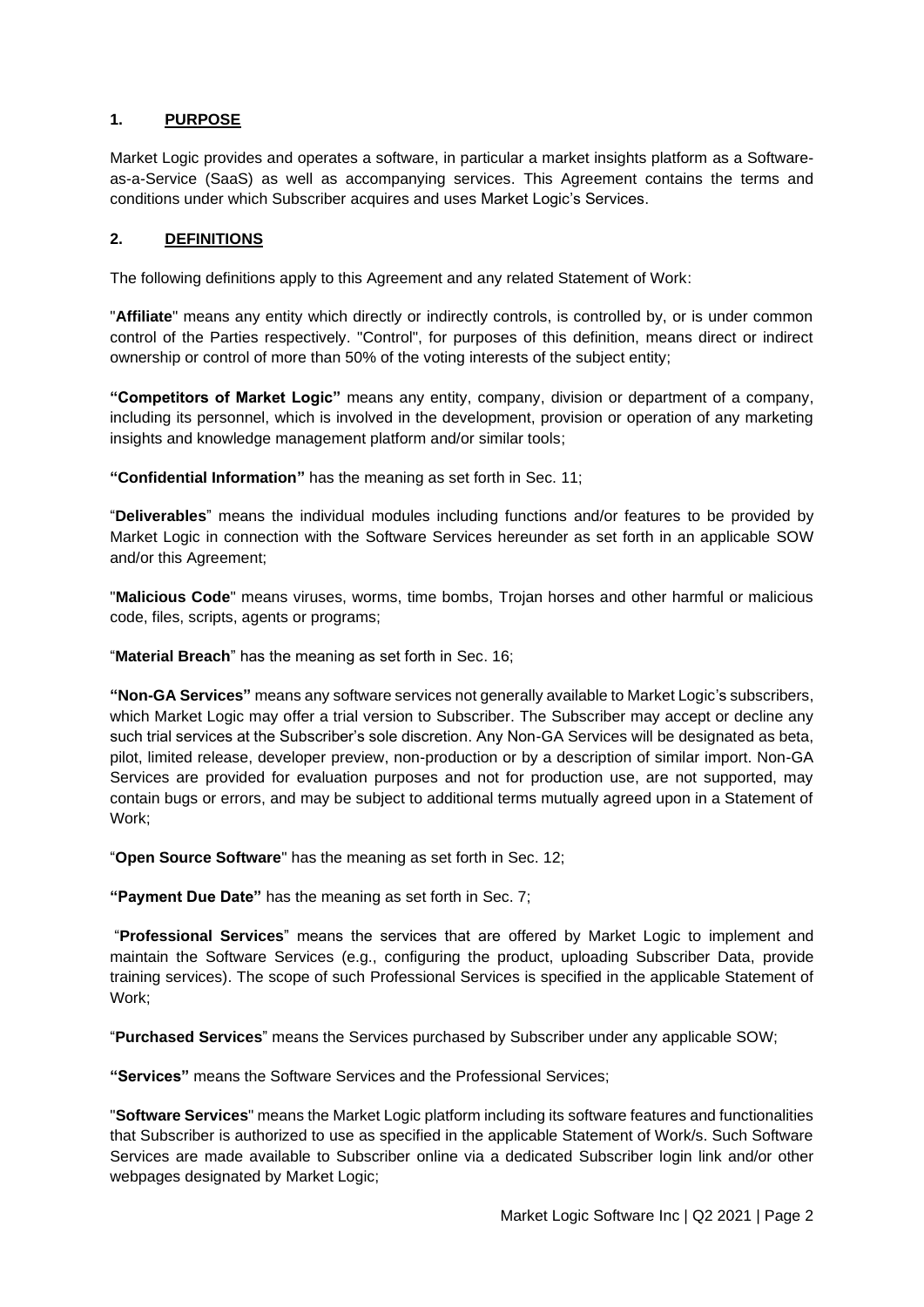"**Statement of Work**" or "**SOW**" means any ordering document, mutually agreed by the Parties, specifying the Services to be provided under this Agreement, including any documents, attachments or forms thereto. The Parties agree that Subscriber's Affiliates are permitted to enter into SOWs with Market Logic, which Affiliates shall, upon signing the SOW, be bound by the terms and conditions of this Agreement;

"**Subscriber**" means the legal entity accepting this Agreement and any of its Affiliates who have signed any Statements of Work governed by this Agreement;

"**Subscriber Data**" means all electronic data or information submitted by the Subscriber to the Software Services, including content and data licensed or acquired by Subscriber from third party content providers (i.e., Third Party Services);

"**Subscription Term**" means the license term granted by Market Logic to as defined in the applicable Statement of Work;

"**Third Party Feature/s**" means any service or product (including, without limitation, mobile, offline or other software services) provided by a company, other than Market Logic, and integrated by default in the Software Services by Market Logic, which can be turned off upon request of Subscriber;

"**Third Party Service/s**" means any service or product (including, without limitation, mobile, offline or other software services) provided by a company, other than Market Logic, to Subscriber and which Third Party Service has been integrated into the Software Services by Market Logic on behalf of Subscriber and the Third Party Service provider in order to allow the Software Services to interoperate with the Third Party Services;

**"Users"** means individuals who are authorized by Subscriber to use the Software Services as specified in a valid and active Statement of Work between Market Logic and Subscriber and who have been supplied with user identifications and passwords by Subscriber (or by Market Logic on behalf of the Subscriber and at the Subscriber's request). Users may include, but are not limited to, the Subscriber's employees, consultants, contractors, agents and third parties authorized by and acting on behalf of Subscriber;

### <span id="page-2-0"></span>**3. SOFTWARE USAGE RIGHTS**

**3.1. Rights in Software Services**. During the term of this Agreement, Market Logic grants to Subscriber a limited, non-transferable, non-exclusive, non-perpetual right to access and use the Software and Software documentation for Subscriber's internal business purposes. The Software shall be made available to Subscriber as Software-as-a-Service that Subscriber may access and use for the Subscription Term set out in an SOW(s). Market Logic will host and retain physical control over the Software and make the Software available through the Internet for access, use and operation by Subscriber via an Internet Browser through a secure HTTP/S connection. To access the Software Services, Users shall authenticate themselves with a unique, personal username and password. Certain functions of the Software may be downloaded for installation and use on a mobile device ("Mobile Apps"). Such Mobile Apps may be accessed and used during the term of the respective SOW/s under this Agreement and must be uninstalled upon the expiration or termination of the respective term. Other than as specifically set forth in this Agreement and unless otherwise agreed to by Market Logic in writing, no provision under this Agreement shall obligate Market Logic to deliver or otherwise make available any copies of computer programs or code from the Software to Subscriber, whether in object code or source code form.

**3.2. Usage Restrictions.** The Subscriber shall not a) permit any third party to access the Software Services except as permitted herein; b) create derivative works based on the Software Services except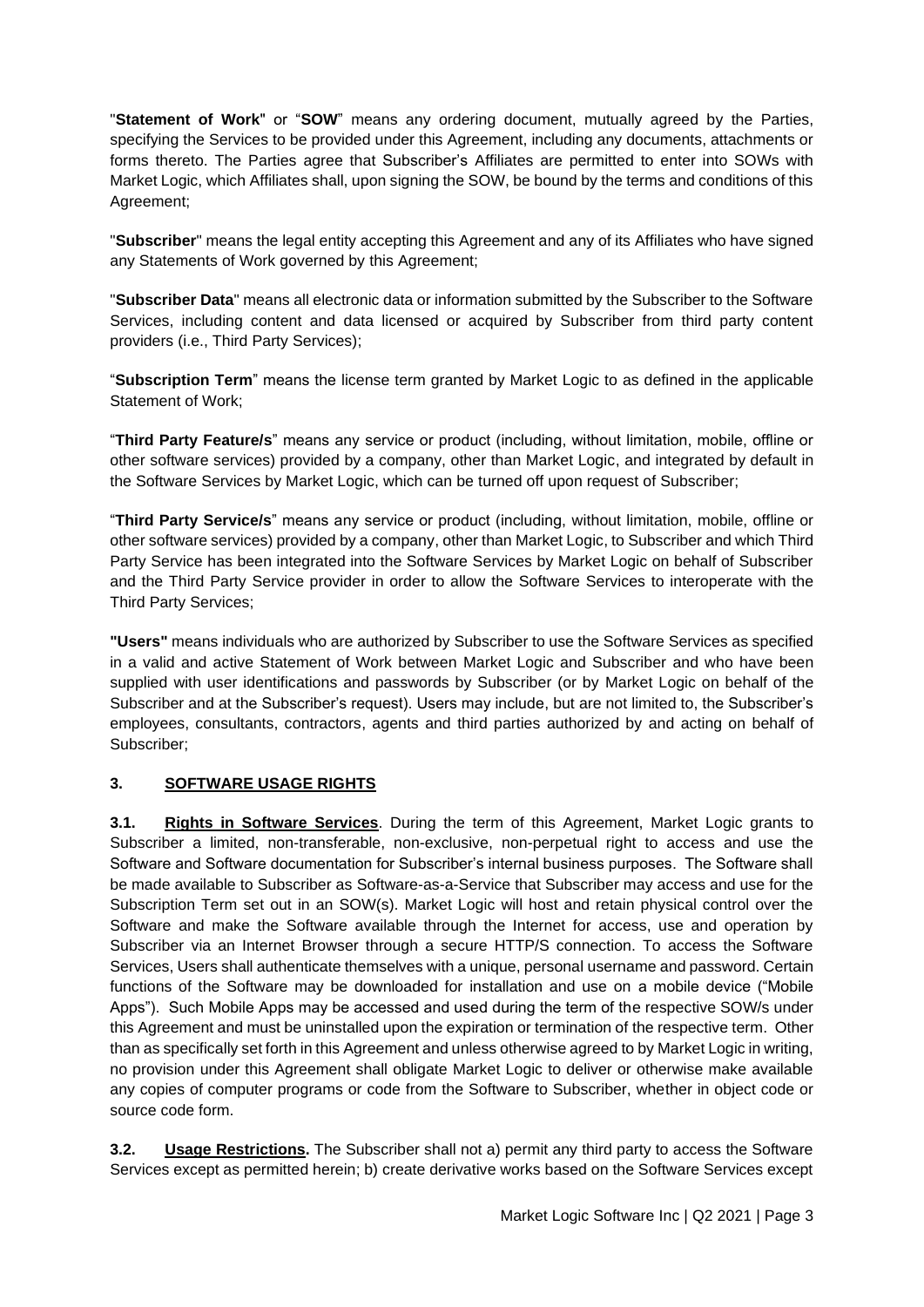as authorized herein; c) copy, frame or mirror any part or content of the Software Services, other than copying or framing on the Subscriber's own intranets or otherwise for the Subscriber's own internal business purposes; d) reverse engineer the Software Services; or e) access the Software Services in order to: (i) build a competitive product or service; and (ii) copy any features, functions or graphics of the Software Services.

## <span id="page-3-0"></span>**4. SOFTWARE SERVICES**

**4.1. Updates and Support.** Market Logic will a) make updates to the Software Services available to Subscriber when they become commercially available; b) provide Standard Helpdesk Support via web-content and e-mail support, in English with a maximum response time of 8 hours, available 24 hours from Monday to Friday, including public holidays, and/or upgraded support if purchased separately; and c), upon acceptance of the Services, provide second and third level support and maintain the Software Services in accordance with the Service Level Agreement attached to the applicable Statement of Work**.** This support is limited to technical questions and does not include general end User training and consultancy services. Subscriber agrees that Market Logic may collect and use technical information gathered as part of the support and maintenance services for the Software Services, including User's operating system and browser, as well as statistics (including, for example terms most searched, date and time of last login, number of downloads, number of uploads, and number of views). Market Logic may use this information solely for the purpose of providing usage statistics to the Subscriber and/or improving the Software Services. Market Logic shall not disclose this information in any form that identifies the Subscriber or any Users.

**4.2. Non-GA Services.** NON-GA SERVICES ARE NOT CONSIDERED "SOFTWARE SERVICES" HEREUNDER AND ARE PROVIDED "AS IS" WITH NO EXPRESS OR IMPLIED WARRANTY. At any time and at its sole discretion Market Logic may discontinue any or all Non-GA Services provided to Subscriber and may never make them generally available.

**4.3. Subscriptions to Software Services.** Unless otherwise specified in the applicable Statement of Work, a) Software Services are purchased as User subscriptions and may be accessed by no more than the specified number of named Users; b) each individual which Subscriber wishes to register a user account for will receive a User ID and password to the Software Services. One User account equals one purchased license. Each User account may only be used by the designated User and must not be shared with any other individuals. The license fees set forth in the relevant Statement of Work allow the Subscriber to register User accounts up to the number of purchased licenses. The fees do not pertain to an actual registration or actual usage of a User account; c) additional User subscriptions may be added during the applicable Subscription Term at the same pricing as that for the pre-existing subscriptions under the applicable Statement of Work, pro-rated for the remainder of the Subscription Term in effect at the time the additional User subscriptions are added; d) the added User subscriptions shall terminate on the same date as the pre-existing subscriptions. User subscriptions are for designated Users only and cannot be shared or used by more than one User but may be reassigned to new Users replacing former Users who no longer require use of the Services. In the event Subscriber fails to comply with the contractual usage limits, Subscriber agrees to promptly execute a Statement of Work for additional Services upon Market Logic's request and to pay any invoice for excess usage in accordance with this Agreement.

# **4.4. Third Party Services**.

**4.4.1.** Market Logic shall not be liable for and makes no warranties whatsoever with respect to any Third Party Services which Subscriber uses or desires to use in conjunction with the Software Services, in particular, but not limited to, instances where a Third Party Services provider refuses to make the Third Party Services available for interoperation with the Software Services in a manner which is acceptable to Market Logic, delays the integration or ceases the provision of the Third Party Service for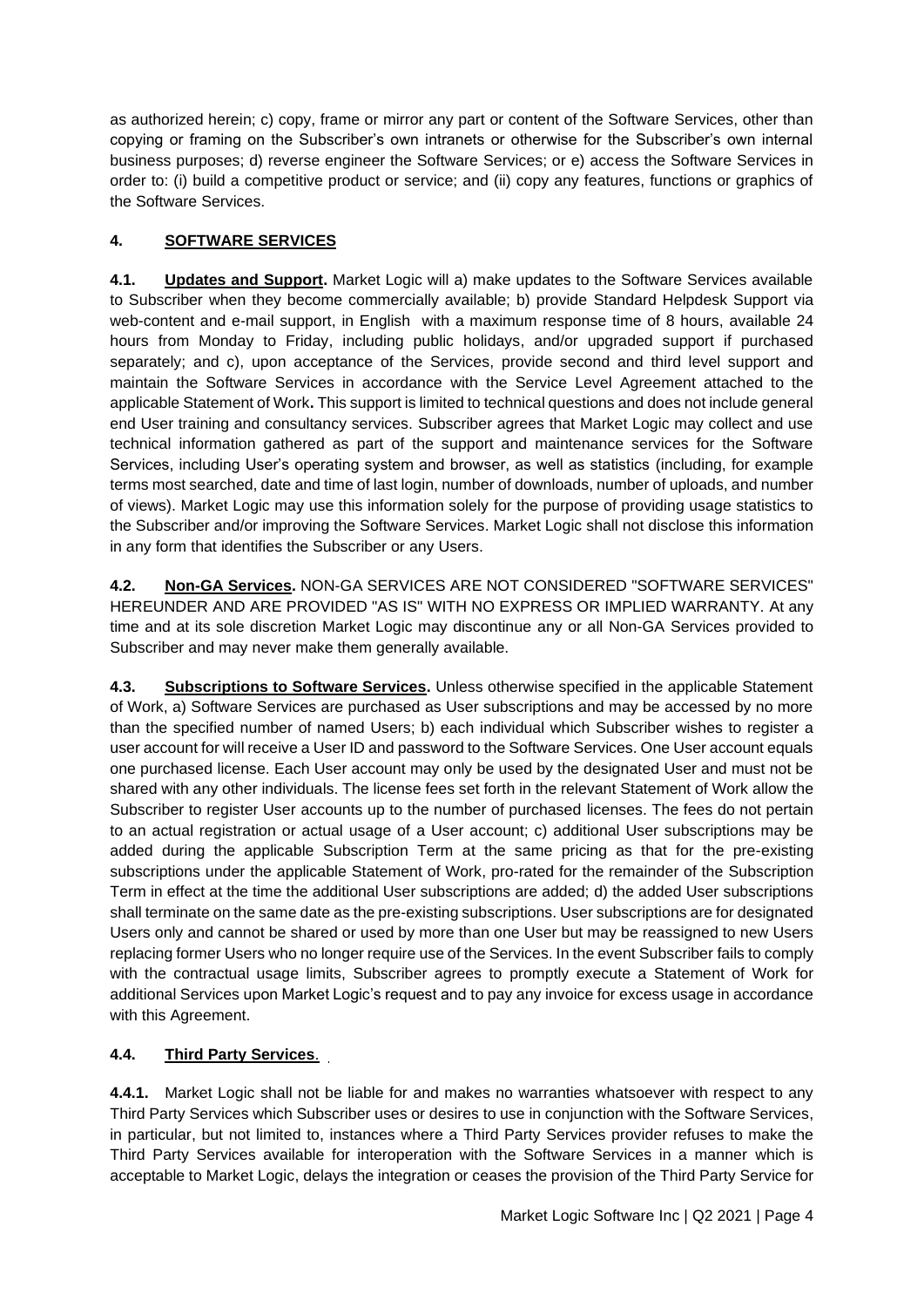the integration. Market Logic will take commercially reasonable steps to alter the Software Services to facilitate such integration.

**4.4.2.** Subscriber may be required to grant Market Logic access to Subscriber's account with the Third Party Service. Any use, access and interaction (including, without limitation any exchange of data) by the Subscriber of any Third Party Services via the Software Services shall be governed by a separate license, service or similar agreement between Subscriber and the applicable Third Party Services provider. Market Logic shall not be responsible for any disclosure, modification, or deletion of Subscriber Data resulting from any use of or access to Third Party Services or Third Party Services providers.

**4.4.3.** Subscriber acknowledges and understands that a Third Party Service provider may make the performance of such services dependent on the provision of anonymous usage statistics and Market Logic shall be permitted to disclose the anonymous usage statistics to the Third Party Services provider on Subscriber's behalf.

**4.4.4.** Notwithstanding any security requirements agreed between Subscriber and Market Logic, any proprietary data of such provider shall be solely subject to separate security and confidentiality obligations between Market Logic and the respective provider.

## <span id="page-4-0"></span>**5. PROFESSIONAL SERVICES**

**5.1. Provision of Professional Services**. Market Logic shall conduct the Professional Services pursuant to this Agreement and the applicable Statement of Work/s. Subscriber and Market Logic agree that all Professional Services performed under the applicable SOW do not require Market Logic to attend Subscriber's premises unless training is provided on premises at Subscriber.

**5.2. Timelines.** Subscriber acknowledges and agrees that the ability of Market Logic to provide the Professional Services specified in the applicable Statement of Work within a projected timeline is dependent on contributions to be provided by Subscriber. If Market Logic considers that a material contribution, response or action required from Subscriber is delayed to a point that a milestone is being negatively impacted or cannot reasonably be completed due to such delay, Market Logic will promptly notify Subscriber. The delivery timeline shall be extended for a time equal to the amount of time it takes the Subscriber to provide the material contribution, response or action requested by Market Logic. For the avoidance of doubt, in such case Subscriber's payment obligation under Section 7 shall not be affected and remain in full force and effect.

**5.3. Acceptance.** Unless otherwise agreed upon in a Statement of Work, upon completion of the Professional Services and each Deliverable under a Statement of Work pursuant to any applicable acceptance criteria or test plans mutually agreed in writing between the Parties, Market Logic will, as applicable: a) inform Subscriber that all contracted configuration and content upload services have been completed; and/or b) provide access details to the Software Services to Subscriber. Both Parties agree to consider all Professional Services and each Deliverable accepted unless Market Logic is notified otherwise by Subscriber within fourteen (14) days ("**Testing Period**").

**5.3.1.** As of the date of acceptance, the Service Level Agreement attached to the applicable Statement of Work shall apply.

**5.3.2.** In the event Subscriber reasonably determines in good faith that the Professional Services or Deliverable/s do not satisfy the agreed upon acceptance criteria as specified in the applicable Statement of Work or as mutually agreed upon in writing by the parties, Subscriber must notify Market Logic of this in writing within the Testing Period, specifying the deficiencies in detail.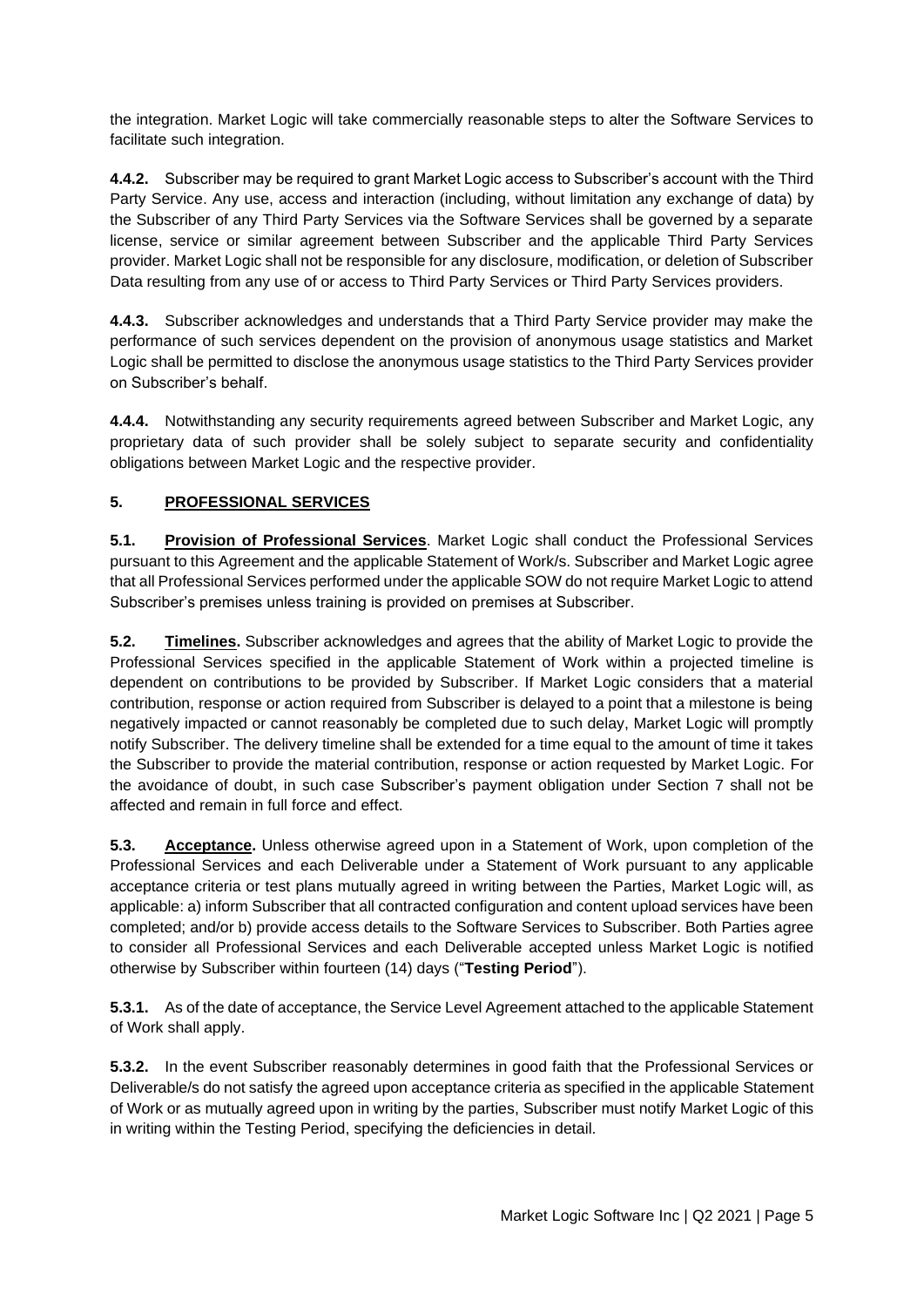**5.3.3.** Market Logic will re-perform the defective Professional Services and/or use reasonable efforts to correct such deficiencies and resubmit the Deliverable for acceptance to Subscriber as soon as practicable ("**Correction Period**"). Subscriber will review and test the re-performed Professional Services and resubmitted Deliverables for acceptance within an additional Testing Period. If the Professional Services or Deliverables fail to meet acceptance after a second Correction Period, Subscriber may in its sole discretion, as a sole and exclusive remedy, either: a) allow Market Logic an additional Correction Period in accordance with the process described above; or b) terminate the relevant Statement of Work immediately upon written notice and recover all setup related one-time fees paid under the relevant Statement of Work for such deficient Deliverable.

**5.3.4.** Subscriber will cooperate in good faith to execute a Statement of Work for any revised requirements upon Market Logic's request, if the parties determine that a Deliverable's functional requirements specified in a Statement of Work require modification, for example due to incorrect assumptions or changed requirements.

# <span id="page-5-0"></span>**6. PARTIES OBLIGATIONS**

**6.1. Market Logic's Obligations.** Market Logic shall a) appoint qualified personnel to perform the Professional Services; b) nominate a single point of contact to the Subscriber for all matters relating to the provision of the Professional Services; c) replace the nominated single point of contact and/or other personnel at Market Logic' sole discretion with immediate effect if the performance of all or any of the nominated employees is inadequate; d) provide the Professional Services only in accordance with applicable laws and government regulations.

### **6.2. Subscriber's Obligations.**

**6.2.1.** The Subscriber shall a) be responsible for Users' compliance with this Agreement; b) be responsible for the accuracy and legality of the Subscriber Data and of the means by which the Subscriber acquired the Subscriber Data; c) be responsible for providing the system environment in accordance with the system requirements of Market Logic set forth in the Agreement and the applicable Statement of Work; d) use commercially reasonable efforts to prevent unauthorized access to or use of the Software Services, and notify Market Logic promptly of any such unauthorized access or use; e) use the Software Services only in accordance with the applicable laws and government regulations; f) provide all Subscriber Data and material contributions needed to complete the Professional Services; g) provide any Subscriber Data, Personal Information and/or Confidential Information to Market Logic via encrypted means or on encrypted media; i) name a single point of contact to Market Logic for all matters relating to the provision of the Professional Services.

**6.2.2.** Furthermore, the Subscriber shall not: a) make the Software Services available to anyone other than the Users; b) grant Competitors of Market Logic any access to the Software Services; c) sell, resell, rent or lease the Software Services; d) use the Software Services to store or transmit infringing, libelous, and/or otherwise unlawful material, and/or material in violation of third-party privacy rights, e) use the Software Services to store or transmit Malicious Code; f) interfere with or disrupt the integrity or performance of the Software Services or third-party data contained therein; and g) grant unauthorized access to the Software Services or their related systems or networks.

# <span id="page-5-1"></span>**7. FEES AND PAYMENT**

<span id="page-5-2"></span>**7.1. Fees.** Subscriber shall pay all fees specified in any Statement of Work. Except as otherwise specified in a SOW, (i) fees are based on the Services purchased and not actual usage; (ii) payment obligations are non-cancellable and fees paid are non-refundable; and (iii) Services purchased cannot be decreased in quantity during the Subscription Term.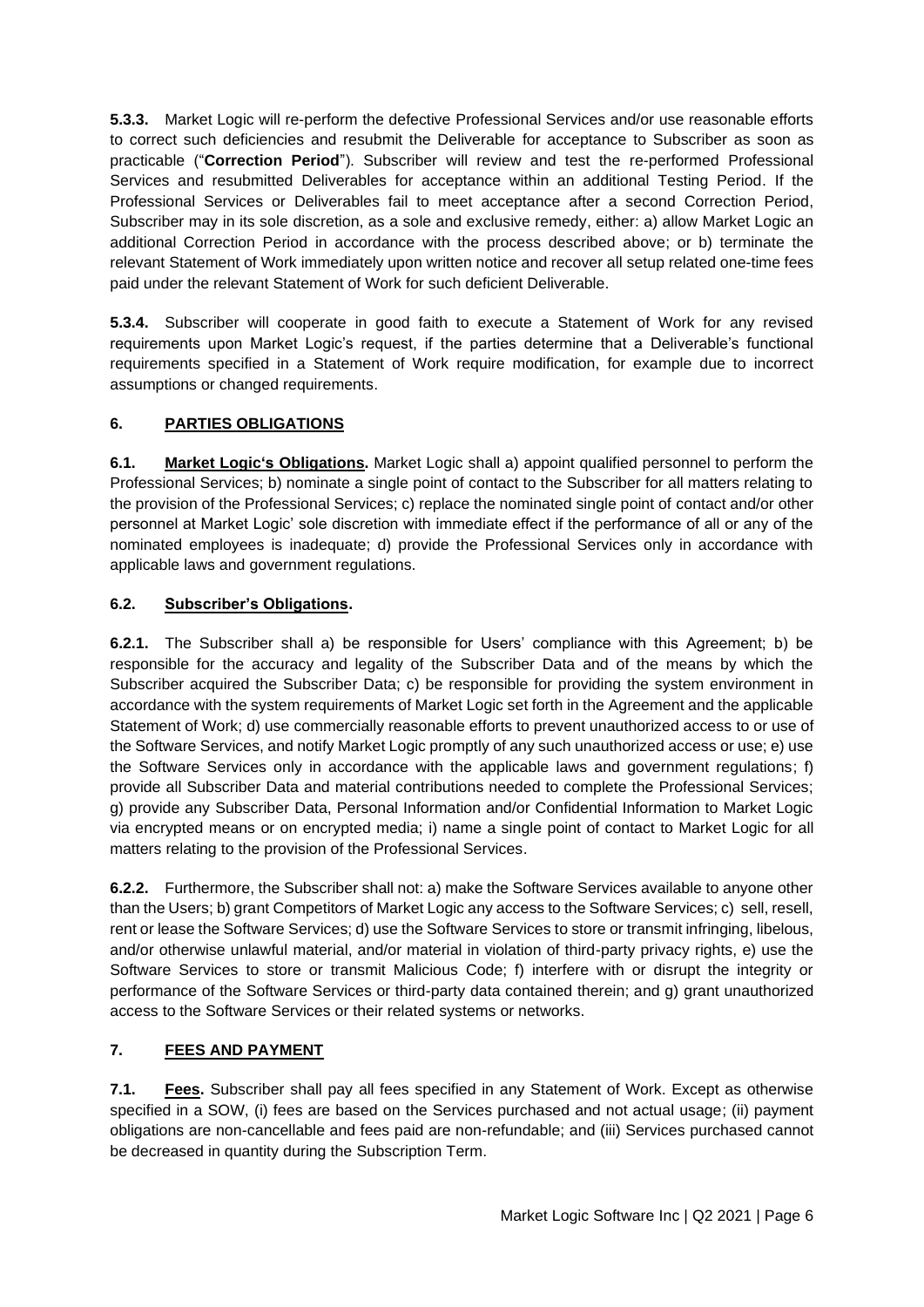**7.2. Invoicing and Payment.** Market Logic will invoice the Subscriber in accordance with the applicable SOW. The Subscriber is responsible for providing complete and accurate billing and contact information to Market Logic and notifying Market Logic of any changes to such information timely in advance to a respective invoice date. If Subscriber requires a purchase order or a similar document for Subscriber's invoicing process ("**Order Document**") it is the sole responsibility of Subscriber to provide the Order Document in a valid and reasonably acceptable form and timely in advance in order to be taken into consideration within Market Logic's invoicing process. The absence or delay of an Order Document has no effect on Market Logic's right to receive payment by the contractually agreed due date. Any legal terms and conditions on an Order Document are void.

**7.3. Payment Term.** Unless otherwise stated in the applicable SOW, Subscriber shall pay fees with cleared funds without any deductions being in the bank account of Market Logic no later than 30 days from the effective date of the applicable SOW or from the start of the respective subscription period as stipulated in the applicable SOW (**"Payment Due Date"**). Payment shall be executed by Subscriber via wire transfer. If any fees are not received by Market Logic by the due date in the bank account of Market Logic such fees shall accrue late interest at the rate of nine percent per year or the maximum rate permitted by law, whichever is higher, from the date such payment was due until the date paid.

**7.4. Payment Disputes.** Subscriber must provide written notice with reasonable details of the claimed dispute to Market Logic within seven (7) business days from receipt of invoice. If the Parties determine that any fees were incorrectly invoiced, then Market Logic will issue a credit note equal to the exceeding amount. Subscriber agrees to pay in full and without any delay any undisputed amount under such invoice.

**7.5. Suspension of Services.** If any undisputed amount owed by Subscriber in terms of this Section 7 is 10 days overdue, Market Logic may suspend the Services to Subscriber until such amounts are paid in full including interest payable. Market Logic will give Subscriber at least 10 days' prior notice before suspending Services. It is understood that any such suspension does not affect Subscriber's payment obligation attributable to such suspension period.

**7.6. Price Adjustment.** Unless otherwise agreed upon in a Statement of Work, the fees for the identical Services under the same SOW will be increased by 2% per year or applicable inflation rate, whichever one is higher, calculated upon each anniversary of subscription period.

# <span id="page-6-0"></span>**8. TAXES**

**8.1 Taxes.** The fees and prices specified in any Statement of Work, Order Form or similar document issued pursuant to this Agreement do not include any taxes, such as sales tax, if applicable. Where Market Logic is required by law to charge any sales, use, value added, goods and services or similar taxes ("**Taxes**"), Market Logic shall charge Taxes in addition to the fees contained in Section [7.1](#page-5-2) and Subscriber shall be obliged to pay such Taxes, unless the Subscriber provides Market Logic with a valid Tax exemption certificate together with the relevant Order Document. Provision of a tax exemption certificate after issuance of Purchase Order may result in no exemption tax exemption being granted. The Subscriber shall submit the completed exemption documentation [finance@marketlogicsoftware.com.](mailto:finance@marketlogicsoftware.com) The calculation of the Taxes shall be based on the delivery address provided by the Subscriber in the applicable Statement of Work and shall be set out in the relevant invoice. In absence of a Statement of Work or Order Document the registered office of Subscriber shall be used as delivery location for the purposes of calculating Taxes. The Subscriber agrees to paying the Taxes and Fees contained in an invoice issued by MLS in full. Any unpaid Taxes not subject to a valid exemption shall be considered as Late Payment in accordance with Section 7. Market Logic shall invoice all Fees and Taxes in accordance with applicable laws and rules and, where permissible, in a manner that allows the Subscriber to reclaim the Taxes from the appropriate government authority. In the event that a Party realizes that any errors have been made relating to the omission or inclusion of Taxes, it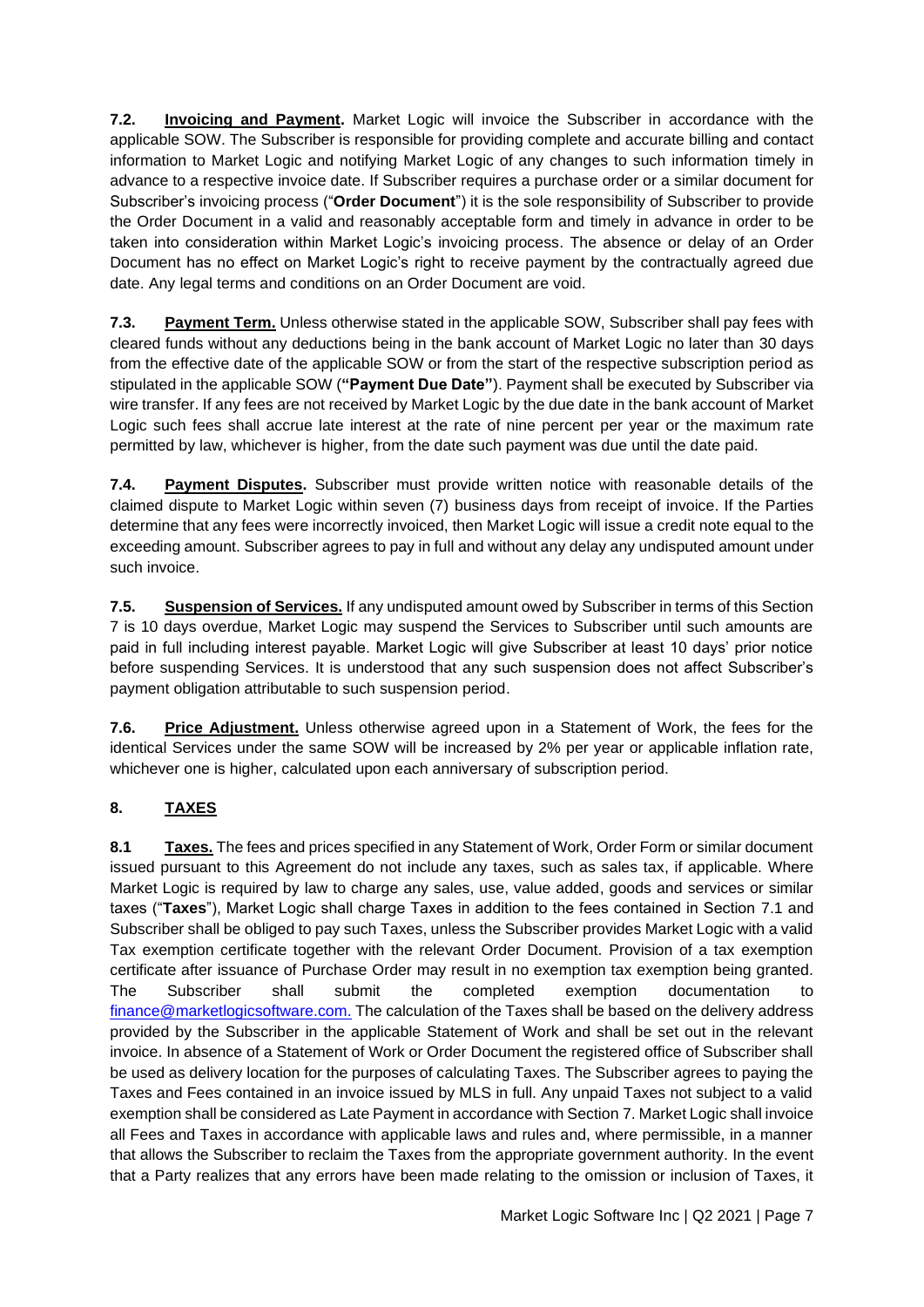shall make the other Party aware of such error and the Parties shall cooperate in good faith to resolve any over or under payment. Subscriber shall be responsible for any penalties and/or interest charged by a taxing authority for taxes properly charged by Market Logic, but which remain unpaid due to any delay or fault on the part of the Subscriber. Nothing in this Agreement shall require Subscriber to pay any payroll, franchise, corporate, partnership, succession, transfer, profits or direct income tax relating to Market Logic.

**8.2 Withholding Tax**. Subscriber will not withhold income tax for services provided by Market Logic unless required by government regulations. Should this be required, both Parties agree that a surcharge covering the full amount required to be withheld will be added to the service fee. Subscriber shall inform Market Logic of withholding requirements 30 days prior to contractually agreed invoice date. Should Subscriber fail to do so, Market Logic reserves the right to invoice Subscriber for payment of withheld taxes and apply surcharges for all future invoicing, if taxation is required by government regulations.

# <span id="page-7-0"></span>**9. STATEMENTS OF WORK**

Unless either Party provides 90 days written notice prior to the end of the Term of its intention not to renew, the applicable SOWs shall automatically renew for further 12-month periods.

## <span id="page-7-1"></span>**10. OWNERSHIP**

**10.1. Subscriber Ownership.** Subscriber owns and retains all right, title, and interest, including, without limitation, all Intellectual Property Rights, in and to the Subscriber Data. Subject to the limited licenses granted herein, Market Logic acquires no right, title or interest from Subscriber or Subscriber's licensors under this Agreement in or to any of Subscriber Data. Subscriber grants Market Logic, its Affiliates and its approved subcontractors a worldwide, limited term right and license to store, host, reproduce, maintain and use Subscriber Data, only as reasonably necessary to provide and improve the Services in accordance with this Agreement.

**10.2. Market Logic Ownership.** Market Logic shall retain all right and title in and to a) the Services and all modifications and/or enhancements to the Software Services and the Deliverables, regardless of the source of inspiration for any such enhancement or modification and regardless of whether Subscriber has provided input regarding such modifications and/or enhancements, b) proprietary education or training content, c) materials related to Market Logic's Professional Services processes and methodology, d) any Algorithms associated with the artificial Intelligence ("AI") or Cognitive Capabilities of the Software Services. Notwithstanding any other term of this Agreement, Market Logic may access and use, and shall retain all right, title and interest in the Software Services, which may include aggregated and anonymized data based upon Subscriber Data, provided that such data does not reveal the identity or traits of any particular individual person or of Subscriber and does not contain any Subscriber Data.

**10.3. Artificial Intelligence ("AI") /Cognitive Capabilities.** Subscriber understands and agrees that any functions of the Software Services that utilize AI algorithms will automatically generate output based solely on the electronic data or information submitted by Subscriber to the Software Services, including content and data, if any, licensed or acquired by Subscriber from third party content providers ("Subscriber Data"). Therefore, Subscriber understands and accepts that the quality of such Subscriber Data will directly affect the quality of the output. As such, Market Logic makes no warranty, express or implied, as to the accuracy or completeness of any of the automatically generated output.

**10.4. Suggestions and Feedback.** Market Logic shall have a royalty-free, worldwide, irrevocable, perpetual license to use and incorporate into the Software Services any suggestions, enhancement requests, recommendations, results of anonymous usage statistics or other feedback provided by the Subscriber, including its Users, relating to the operation of the Software Services. Market Logic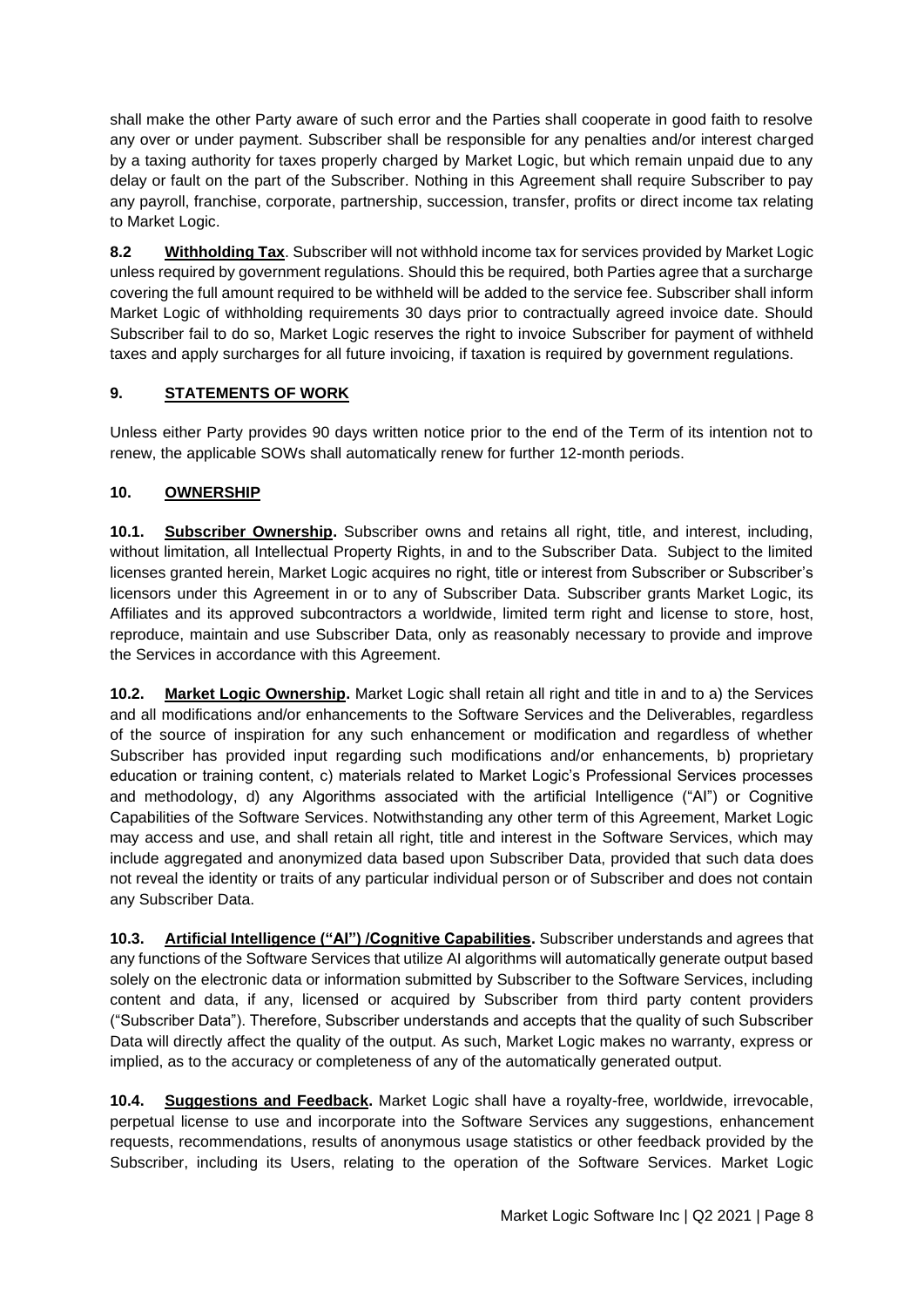acknowledges and agrees that any such feedback is provided "as is" without any warranty and that Market Logic shall have no right to any of Subscriber's patents, registered copyrights or trademarks ("**Subscriber IP**").

**10.5. Usage data.** Market Logic may compile statistical and other information related to the performance, operation and use of the Software Services (including, e.g. User's operating system and browser, date and time of last login, number of downloads) solely for (i) the provision of usage statistics to the Subscriber, (ii) the maintenance of the security and integrity of the Software Services and (iii) research and development purposes related to improvements to the Software Services; such improvements must not contain any Confidential Information of Subscriber.

**10.6. Rights in Mobile Apps.** Mobile Apps (as defined in a Statement of Work) provided to Subscriber, are subject to the following conditions:

**10.6.1.** The Mobile Apps, including software embedded in the Mobile Apps, are licensed, not sold. Market Logic retains ownership of the Mobile Apps.

**10.6.2.** Subscriber's Users may use the Mobile Apps on any Supported Device and on no other devices. "**Supported Device**" means a mobile device running a Current Release of either Android software or an Android software version(s) or an Apple device running relevant iOS software. "**Current Release**" means the most current major release of the respective operating software, and subsequent minor version of the operation software will be supported on its own (e.g., v1.0 is a major release and minor release v1.1, v1.2, v1.x would be supported). The Mobile App shall be provided by Market Logic pursuant to an applicable Statement of Work. Subscriber may download Mobile Apps updates made available by Market Logic to update or restore the Mobile Apps on any Supported Device.

**10.6.3.** Subscriber acknowledges and agrees that the Mobile Apps may collect User or device data for the purposes of providing services or functions that are relevant to use the Mobile Apps.

**10.6.4.** Subscriber understands that the maintenance times and procedures for the Mobile Apps may depend upon contributions to be provided by third parties, such as app store providers. Therefore, Subscriber agrees that the Service Level Agreement attached to the applicable Statement of Work shall not apply to the Mobile Apps.

### <span id="page-8-0"></span>**11. CONFIDENTIALITY**

**11.1. Confidential Information.** In relation to the execution of this Agreement each Party may from time to time during the term of this Agreement disclose (the "**Disclosing Party**") to the other Party (the "**Receiving Party**") certain non-public or proprietary information, communication or data related to a party's business, products, or services, which the Disclosing Party identifies as confidential or which is of such a nature that the Receiving Party should reasonably understand that the Disclosing Party desires to protect such information against unrestricted disclosure or use, including information owed by third parties. Confidential Information includes, but is not limited to, algorithms, audit reports, business plans, business records, commercial information, computer programs, contracts, data-center designs, designs, diagrams, , draft publications, drawings, engineering records, financial information, , formulas, ideas, machine-readable data, market projections, marketing information, methods, offers, operational data, opinions, plans, pricing information, procedures, processes, product development plans, product information programs, projections, proposals, research data, research plans, samples, serverconfiguration designs, source code for computer programs, specifications, strategies, tax bills, technical information, test data ("**Confidential Information**").

**11.2. Non-Confidential Information.** The obligations of confidentiality do not extend to any Confidential Information which the Receiving Party can show: (i) is or has become generally available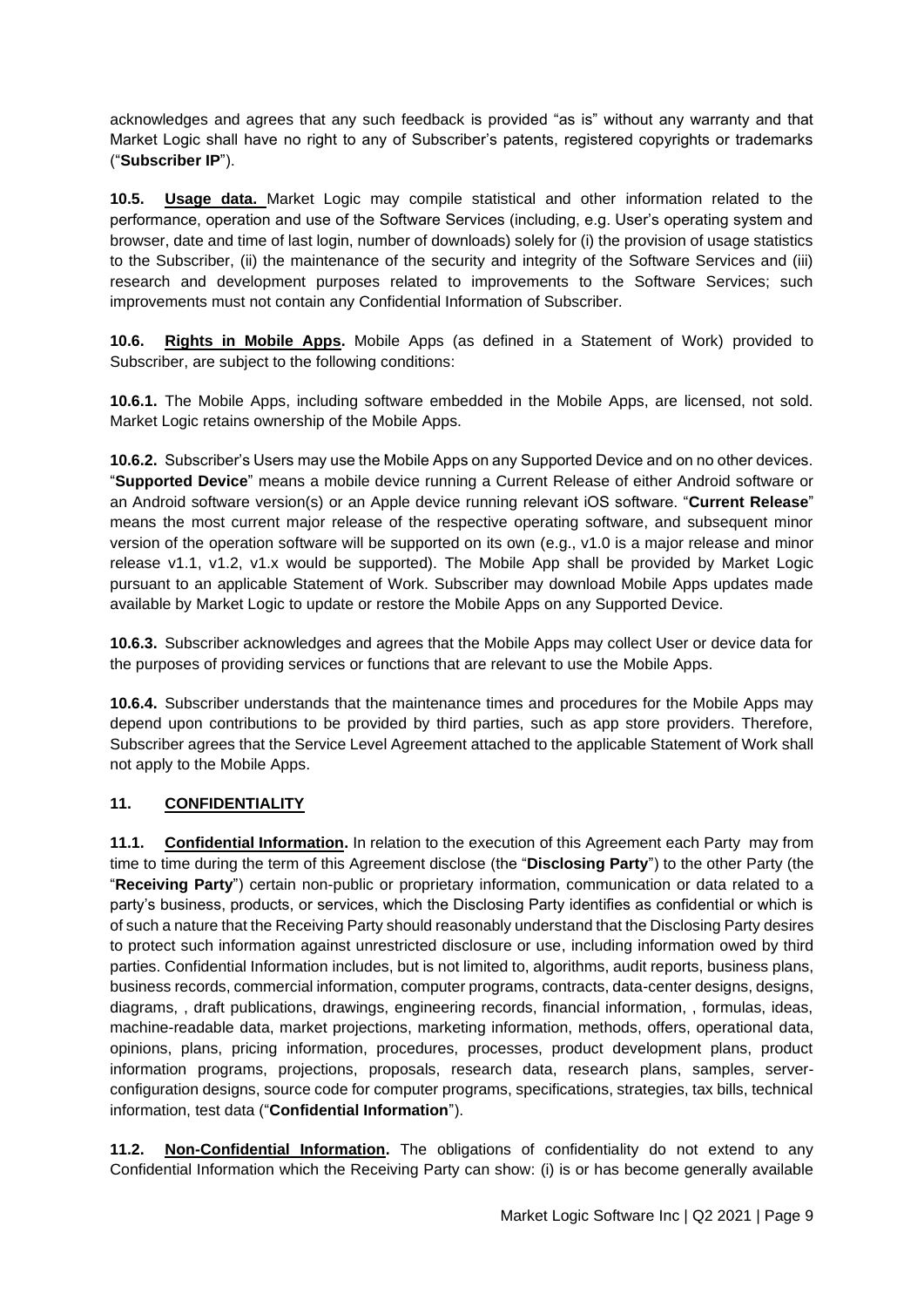to the public other than as a result of a breach of the obligations of confidentiality under this Agreement; or (ii) was in written records prior to the Effective Date and not subject to confidentiality obligations; or (iii) was or is disclosed by a third party entitled to disclose such information; or (iv) the Parties agree in writing that the information is not Confidential Information or that the information may be disclosed; or (v) is required to be disclosed under any Applicable Laws, or by order of a court or governmental body or authority of competent jurisdiction; or (vi) the Receiving Party independently developed the information without using Confidential Information.

**11.3. Obligation of Confidentiality**. The Receiving Party will treat all Confidential Information of the Disclosing Party with the same degree of care that the Receiving Party treats its own confidential or proprietary information, but in no event with no less than reasonable care. The obligations in this Section shall survive expiration or termination of this Agreement for a period of five (5) years.

**11.4.** During the Term, the Receiving Party may use Confidential Information to the extent reasonably necessary for a) performing the Receiving Party's obligations under the Agreement, and/or b) exercising the Receiving Party's rights under the Agreement; or c) assessing whether to enter into another agreement with the Disclosing Party; or d) any other particular authorized uses expressly agreed to in writing by the Parties. The Receiving Party will not, without the prior written consent of the Disclosing Party, disclose Disclosing Party's Confidential Information to any third party. Notwithstanding the foregoing, the Receiving Party may, without the Disclosing Party's prior written consent, disclose the Confidential Information to its employees, agents, affiliates, subcontractors or representatives on a need-to-know basis provided they are bound by obligations of non-disclosure.

**11.5. Legally Required Disclosures.** In the event the Receiving Party is required to disclose any Confidential Information by order of a court or any government agency, by law, regulation, judicial or administrative process, the Receiving Party will: a) give prior written notice of such disclosure to the Disclosing Party (if legally permitted to do so) together with a copy of the material proposed to be disclosed; b) reasonably cooperate with the Disclosing Party at the Disclosing Party's request and expense to resist or limit such disclosure or to obtain a protective order; and c) in the absence of a protective order or other remedy, disclose only that portion of the Confidential Information that is legally required to be disclosed and assure that, if applicable, confidential treatment will be accorded the disclosed information.

**11.6. Ownership and Return of Confidential Information.** Unless otherwise provided for in this Agreement, all Confidential Information is provided without any warranty "as is" and shall remain the sole property of the Disclosing Party and no license or other right to such information is granted under this Agreement. Upon the Disclosing Party's request, all Confidential Information, including copies of such information, must be promptly returned to the Disclosing Party or destroyed. Notwithstanding the foregoing obligations, Receiving Party shall be permitted to retain back-up copies of Confidential Information as required by its document retention policy.

# <span id="page-9-0"></span>**12. WARRANTIES AND DISCLAIMERS**

**12.1. Mutual Warranties** Each Party warrants to the other Party that: a) it has the authorization to enter into this Agreement; b) it shall comply with all applicable federal, state, local, or other laws and regulations applicable to the performance by it of its obligations under this Agreement and it has and shall obtain all applicable permits and licenses required of it in connection with its obligations under this Agreement.

**12.2. Subscriber Warranties.** Subscriber warrants to Market Logic that: a) Subscriber and its Users will use the Software Services in accordance with this Agreement; b) Subscriber Data will not infringe or misappropriate any Intellectual Property Rights or Confidential Information belonging to Market Logic or any third party; Furthermore, Subscriber warrants and represents to Market Logic that it shall not: i)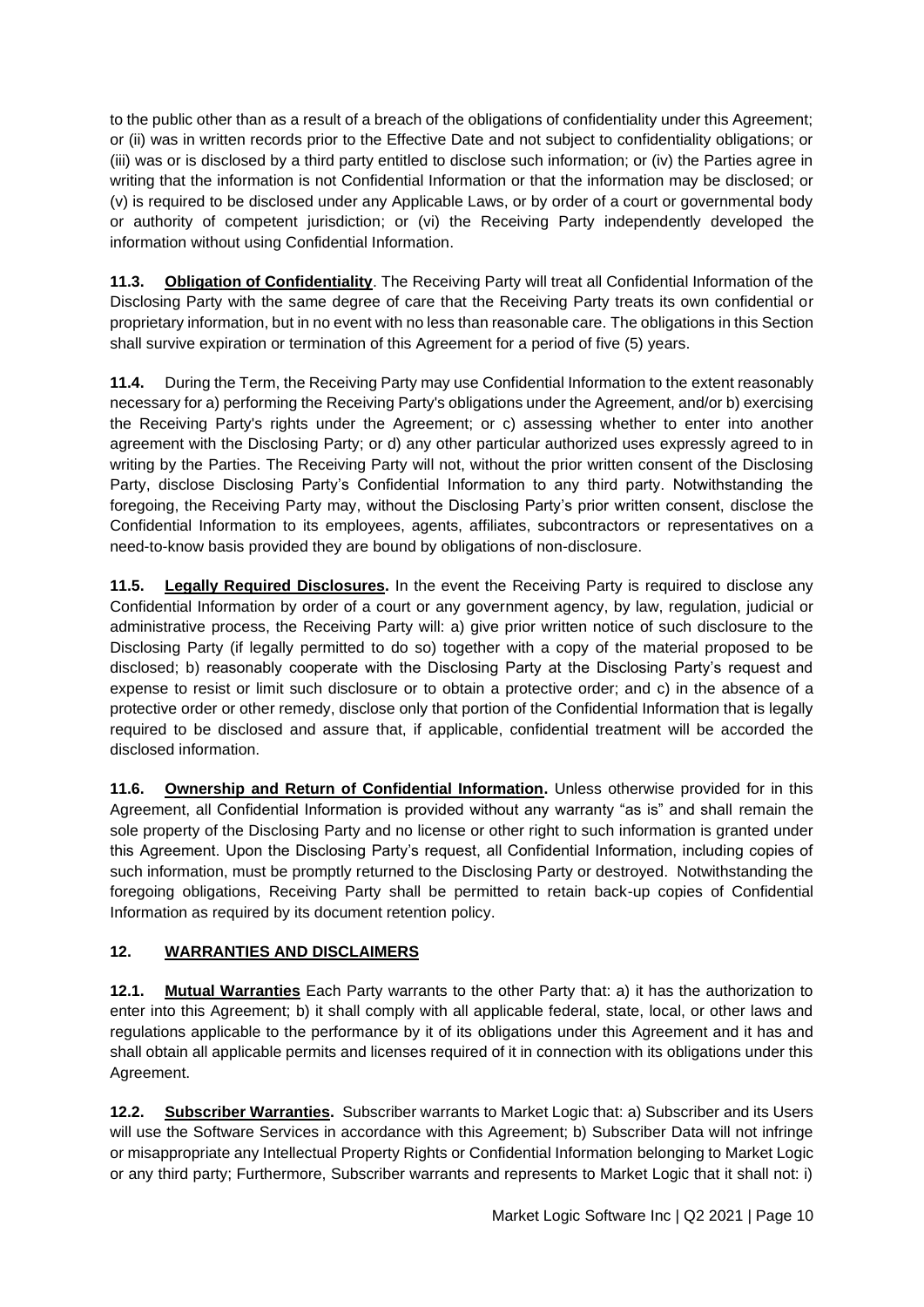create derivative works based on Market Logic's Software Services except as authorized within Agreement; ii) copy, frame or mirror any part or content of Market Logic's Software Services and/or ancillary services, other than copying or framing on the Subscriber's own intranets or otherwise for the Subscriber's own internal business purposes; iii) reverse engineer the Market Logic's Software Services and/or ancillary services or parts thereof; (iv) build a competitive product or service; and/or (v) copy any features, functions or graphics of Market Logic's Software Services.

## **12.3. Market Logic Warranties.**

**12.3.1 Software Services.** With respect to the Software Services Market Logic warrants that a) Market Logic has the right to grant provide licenses to the Software Services to the Subscriber in accordance with the terms of this Agreement; b) to the best of Market Logic's knowledge, the licensed use of the Software Services does not infringe the intellectual property rights of any third parties; and c) the Software Services and Mobile Apps do not contain any Open Source Software which could cause Subscriber's products or services to be subject to any requirements or obligations arising from the Open Source Software Licenses. "**Open Source Software**" means any software, which is subject to license terms and conditions meeting the criteria listed at<http://www.opensource.org/docs/definition.php> and take the form of one of the licenses currently listed at<http://opensource.org/licenses/> or which is subject to any similar license terms, which have been incorporated into the Software Services.

**12.3.2 Professional Services** Market Logic warrants that the Professional Services will be performed in a competent manner in accordance with generally accepted industry standards. For any breach of the above warranty, Subscribers exclusive remedy and Market Logic's entire liability will be the reperformance of the applicable Professional Services. If Market Logic is unable to re-perform the Professional Services as warranted, Subscriber will be entitled to recover the fees paid for the deficient Professional Services. Subscriber must make any claim under the foregoing warranty to Market Logic in writing within 14 days of performance of such Professional Services in order to receive warranty remedies.

**12.4. WARRANTY DISCLAIMER**. EXCEPT AS EXPRESSLY PROVIDED HEREIN, NEITHER PARTY MAKES ANY WARRANTIES OF ANY KIND, WHETHER EXPRESS, IMPLIED, STATUTORY OR OTHERWISE, AND EACH PARTY SPECIFICALLY DISCLAIMS ALL IMPLIED WARRANTIES, INCLUDING ANY WARRANTIES OF MERCHANTABILITY OR FITNESS FOR A PARTICULAR PURPOSE, TO THE MAXIMUM EXTENT PERMITTED BY APPLICABLE LAW. MARKET LOGIC DOES NOT WARRANT THAT THE SERVICES WILL MEET SUBSCRIBER'S REQUIREMENTS OR THAT USE WILL BE UNINTERRUPTED OR ERROR FREE. THE SERVICES ARE PROVIDED "AS IS" AND "AS AVAILABLE", AND THE ENTIRE RISK AS TO ITS SATISFACTORY USE IS WITH SUBSCRIBER.

### <span id="page-10-0"></span>**13. INDEMNIFICATION**

**13.1. Market Logic Indemnity.** Market Logic ("**Indemnitor**") shall defend, indemnify and hold harmless Subscriber from and against any third-party claims asserted against Subscriber and its employees, officers, board members, agents, representatives, and officials ("**Indemnitee**") based upon a) the gross negligence, willful misconduct, or violation of law by Market Logic, or b) any demand, claim or allegation that Subscriber's licensed use of the Services by Market Logic infringes or violates any patent, copyright, trade secret, trademark, or other intellectual property right (collectively, **"IP Rights"**).

**13.2. Subscriber Indemnity.** The Subscriber ("**Indemnitor**") shall defend, indemnify and hold harmless Market Logic and its Affiliates from and against any third-party claims asserted against Market Logic and its employees, officers, board members, agents, representatives, and officials ("**Indemnitees**") based upon a) an allegation that the Subscriber Data infringes or violates any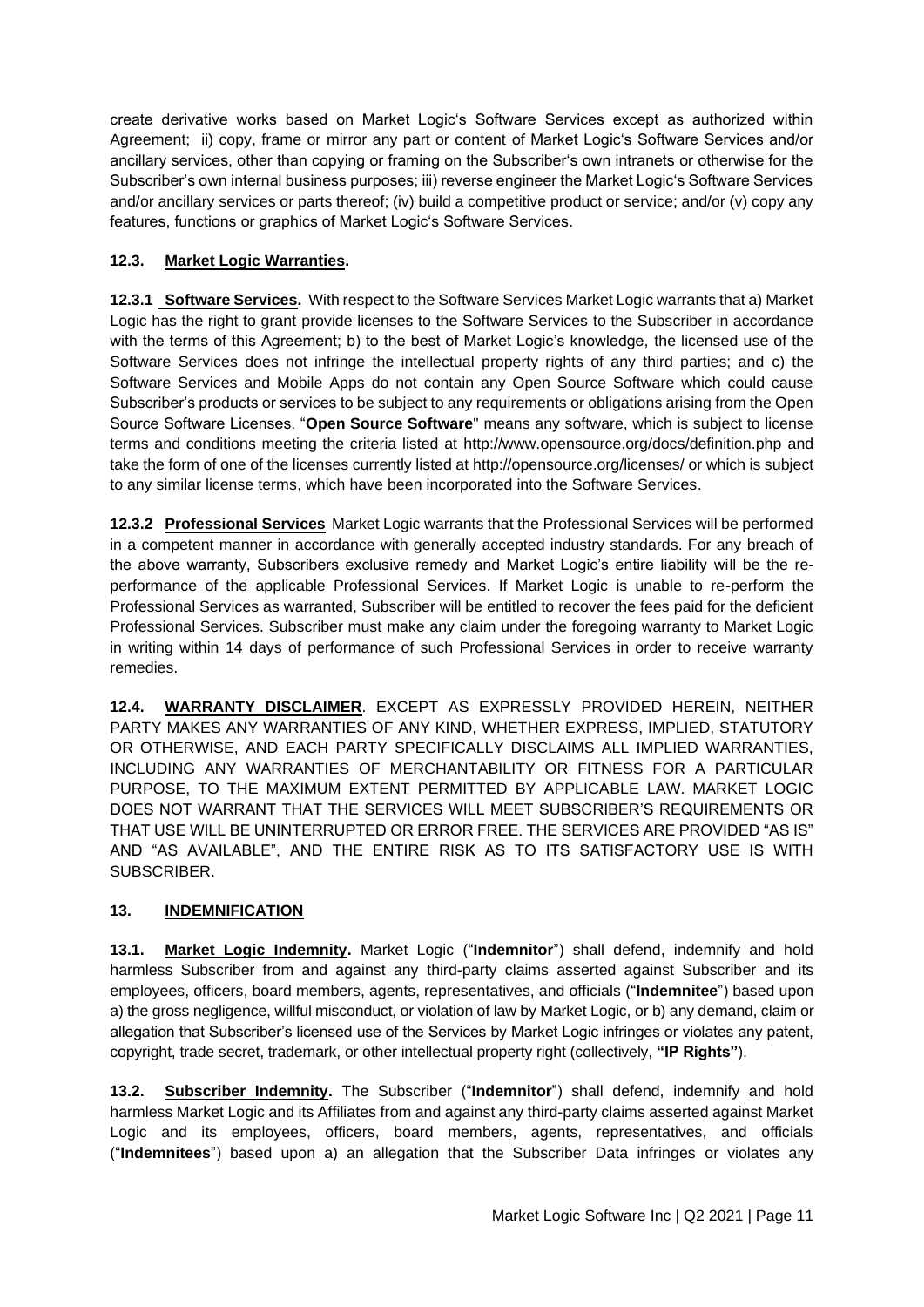Intellectual Property Rights or b) Subscribers' non-compliance with or breach of this Agreement, including unauthorized use of the Software Services.

<span id="page-11-3"></span>**13.3. Process.** In order for an Indemnitee to be entitled to an indemnity under this Section [13.3,](#page-11-3) the Indemnitee must: a) provide the Indemnitor with prompt written notice within thirty (30) days of becoming aware of such claim; b) give the Indemnitor sole control and authority over the defense or settlement of such claim; and c) provide the Indemnitor with proper and full information and reasonable assistance to defend and/or settle any such claim. Neither Party shall, without the other Party's prior written consent, accept any settlement that imposes any restrictions or obligations on the other Party, requires the other Party to make an admission, or imposes on the other Party liability not covered by the indemnities. The Indemnitee shall take reasonable steps to mitigate its loss following a breach which falls within this Section [13.](#page-10-0) If Subscriber is unable to use the Services or a portion thereof ("Infringing Item") because a court of competent jurisdiction issues a judgement from which no appeal is taken that, by providing the Software Services, Market Logics has infringed IP Rights of a third party, Market Logic may promptly, at its expense a) procure for Subscriber the right to continue using such Infringing Item; or b) replace or modify the Infringing Item so that it becomes non-infringing. If Market Logic determines in its own reasonable discretion, that neither option is commercially reasonable, Market Logic may terminate the Agreement and refund all fees paid for such item.

**13.4.** This Section [13](#page-10-0) states the entire obligations and liability of the Indemnitor and the indemnities in these provisions shall be the exclusive remedy for third-party claims for any indemnity.

## <span id="page-11-0"></span>**14. LIMITATION OF LIABILITY**

NEITHER PARTY NOR ITS OR THEIR RESPECTIVE OFFICERS, DIRECTORS, EMPLOYEES, SHAREHOLDERS, REPRESENTATIVES, SHALL BE LIABLE TO THE OTHER PARTY OR TO ANY THIRD PARTY FOR ANY INCIDENTAL, CONSEQUENTIAL, PUNITIVE OR OTHER SIMILAR DAMAGES, INCLUDING LOSS OF PROFITS, ARISING OUT OF OR RELATED TO THIS AGREEMENT, EVEN IF THE PARTY HAS BEEN ADVISED OF THE POSSIBILITY OF SUCH DAMAGES. FURTHERMORE, EXCEPT FOR ANY IP INFRINGMENT, EITHER PARTY'S BREACH OF ITS CONFIDENTIALITY OR INDEMNITY OBLIGATIONS UNDER THIS AGREEMENT, OR CLAIMS BASED ON FRAUD OR THE WILLFUL, MALICIOUS OR GROSSLY NEGLIGENT CONDUCT OF THE LIABLE PARTY, EACH PARTY'S AGGREGATE LIABILITY TO THE OTHER PARTY FOR ALL DAMAGES, LOSSES, AND CAUSES OF ACTION (WHETHER IN CONTRACT, TORT (INCLUDING NEGLIGENCE), OR OTHERWISE SHALL NOT EXCEED 110% OF THE TOTAL FEES PAID OR PAYABLE UNDER THE AGREEMENT DURING THE TWELVE (12) MONTHS PRECEDING THE INITIAL EVENT GIVING RISE TO SUCH LIABILITY. NO ACTION, REGARDLESS OF FORM, ARISING OUT OF ANY OF THE TRANSACTIONS UNDER THIS AGREEMENT MAY BE BROUGHT BY EITHER PARTY MORE THAN ONE (1) YEAR AFTER SUCH ACTION ACCRUED.

### <span id="page-11-1"></span>**15. INSURANCE**

During the Term, Market Logic shall maintain at its own expense insurance policies appropriate to its obligations under this Agreement, including as applicable general commercial liability, errors and omissions, employer liability and worker's compensation insurance as required by applicable law.

### <span id="page-11-2"></span>**16. TERM AND TERMINATION**

**16.1. Term.** Subject to earlier termination in accordance with this Section [16,](#page-11-2) the Agreement shall take effect on the Effective Date and shall continue until the Services have been terminated or expired.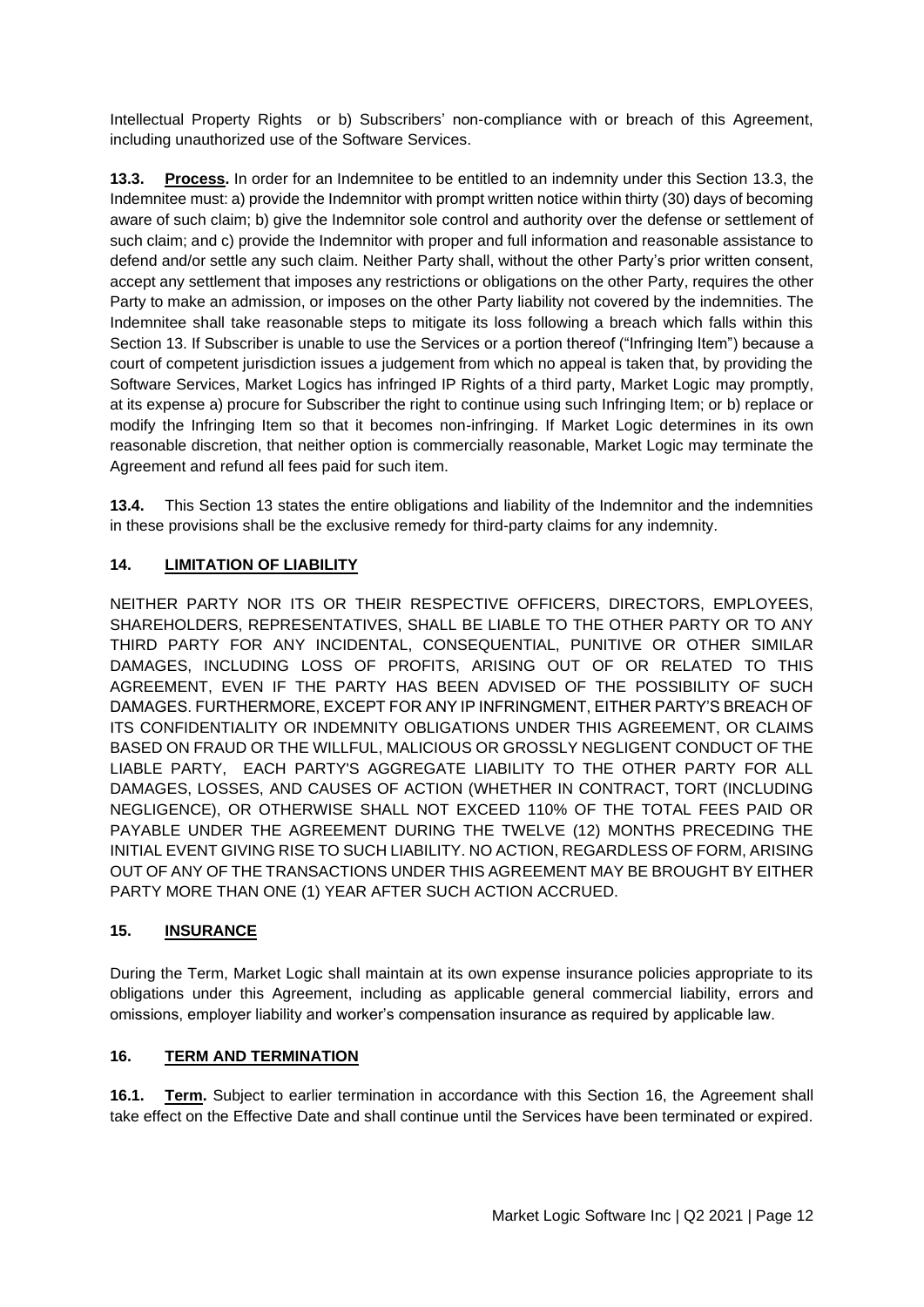**16.2. Term of Software Service Subscriptions.** Subscriptions of the Software Services purchased by the Subscriber commence on the start date specified in the applicable Statement of Work and continue for the Subscription Term specified therein.

<span id="page-12-1"></span>**16.3. Termination for Cause.** A party may terminate this Agreement or any Statement of Work for any of the reasons contained in this Section 16:

<span id="page-12-0"></span>**16.3.1. Material Breach.** Either Party may terminate this Agreement or a specific Statement of Work if the other party is in Material Breach of this Agreement or the specific Statement of Work and the breaching party fails to cure such Material Breach within a cure period of thirty (30) days from receipt of notice of Material Breach from the non-breaching Party. Such notice of Material Breach must describe the breach as comprehensively and in as much detail as possible in order to give the other party the opportunity to respond adequately during the thirty (30) day period. A "**Material Breach**", for the purposes of this Section [16.3.1](#page-12-0) is a severe enough failure of a core obligation by one party to undermine the entire Agreement for the other party , for example a failure to make payment when due, breach of confidentiality obligations, infringement of IP Rights and a failure by the breaching party to remedy such breach in accordance with this Agreement, breach of applicable laws, repeated non-material breaches cumulatively amounting to a Material Breach, and failure to keep current all billing information to the extent that it interferes with invoicing.

**16.3.2. Bankruptcy.** Either party may terminate this Agreement or any Statement of Work effective immediately upon: a) receipt of written notice of insolvency or bankruptcy of the other party; b) the commencement by or against that party of any case or proceeding under any bankruptcy, reorganization, or insolvency law, or any other law for the relief of debtors, provided the affected party is unable to fulfill its obligations under the Agreement because of such proceedings;

**16.4. Effect of Termination.** Upon termination or expiry of this Agreement or the applicable Statement of Work, Market Logic shall immediately cease providing the related Services to the Subscriber and any subscriptions or licenses granted hereunder shall terminate.

**16.4.1.** If this Agreement is terminated by Subscriber in accordance with Section [16.3.](#page-12-1)1, Subscriber shall be entitled to a refund of the pro-rata amount of any pre-paid sums starting from the effective date of the termination.

**16.4.2.** If this Agreement is terminated by Market Logic in accordance with Sectio[n 16.3,](#page-12-1) Subscriber will not receive any refund of sums paid under this Agreement and Market Logic shall be entitled to all of fees due or payable under this Agreement, including the applicable SOW.

**16.4.3.** Upon request by the Subscriber made within 30 days from the effective date of termination of the Software Services, Market Logic will make available to the Subscriber for download a file of the Subscriber Data in an industry-standard documented file format and/or original format and inform the Subscriber accordingly in writing with explicit reference to the availability of the Subscriber Data. After a 60-day period, Market Logic shall have no obligation to maintain or provide the Subscriber Data and shall thereafter, unless legally prohibited, delete all the Subscriber Data in Market Logic systems or otherwise in Market Logic possession or under Market Logic control. In the event the 60-day period is not sufficient to download all Subscriber Data, the data return period may be extended by a further maximum of two more 60-day periods, provided that the Subscriber notifies Market Logic accordingly in due time before the expiry of the data return period and agrees to compensate Market Logic for all related costs and expenses in connection with the extension of the 60-day period. The Subscriber may instruct Market Logic at any time during the Term or within the data return period following it to immediately and permanently erase all copies of Subscriber Data from all its Market Logic systems. Market Logic will execute such request within five (5) days of receiving written notice by the Subscriber to do so.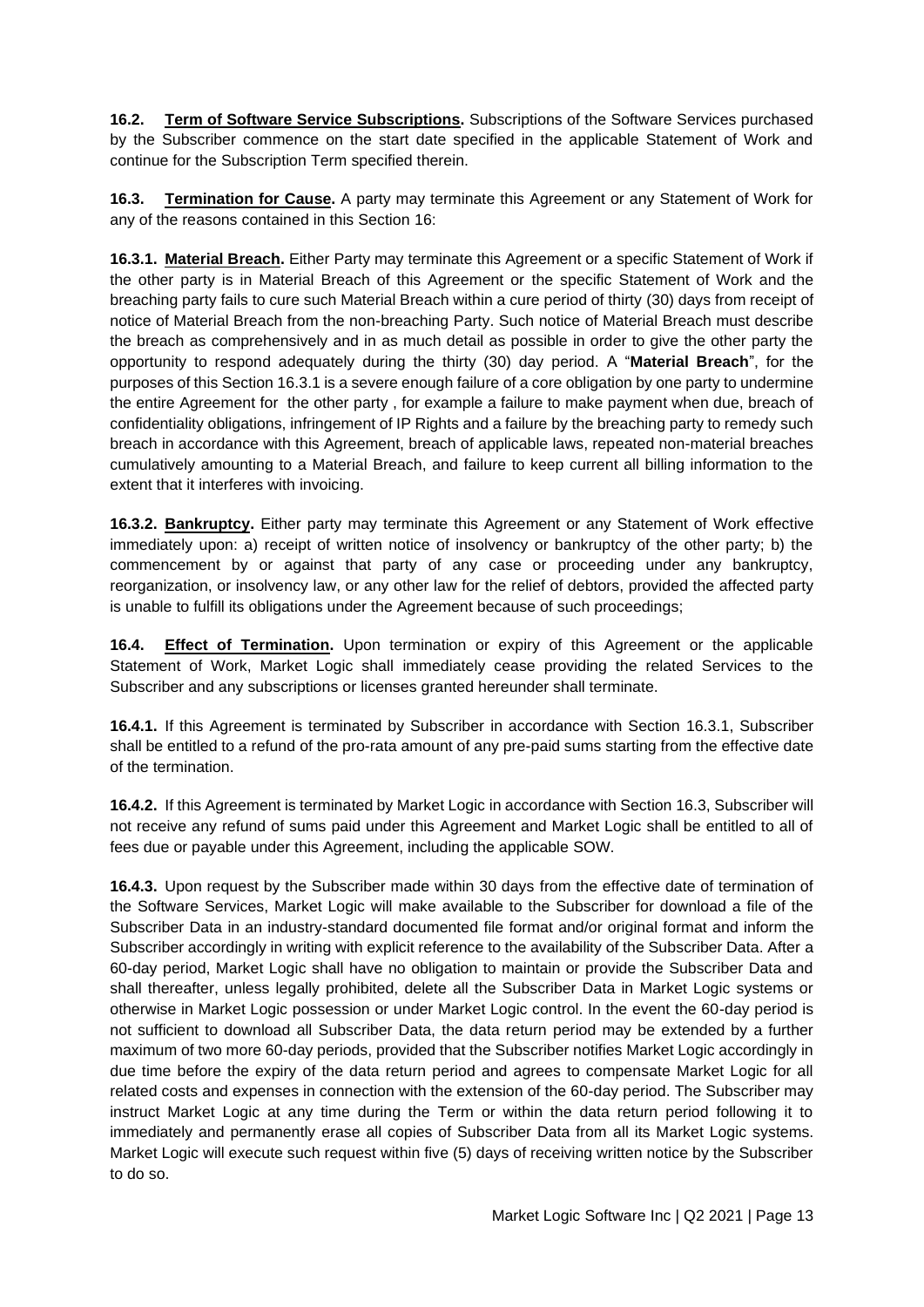**16.4.4.** Termination of this Agreement or any Statement of Work for any reason shall not affect the accrued rights of the parties arising under this Agreement, including the right to recover damages against the other party in accordance with the Agreement. In no circumstances shall any termination relieve the Subscriber of the obligation to pay any fees payable to Market Logic for the period prior to the effective date of termination nor shall Market Logic be obliged to refund of any fees referred to such period.

## <span id="page-13-0"></span>**17. NOTICES**

**17.1. Manner of Giving Notice.** All notices, permissions and approvals hereunder shall be in writing, email shall be considered to be sufficient when in accordance with the provisions in Section 17.2 and shall be deemed to have been given upon a) personal delivery, b) the second business day after mailing, c) the second business day after sending by confirmed facsimile, or d) the first business day after sending by email. All notices will be effective upon receipt.

To Market Logic:

| Market Logic Software, Inc.           |
|---------------------------------------|
| 80 Pine Street, Floor 24,             |
| New York, New York, 10005             |
| Attention: Mr. Olaf Lenzmann          |
| E-Mail: ole@marketlogicsoftware.com   |
| With a copy to:                       |
| Market Logic Software, AG.            |
| Attention:                            |
| Legal Department                      |
| Franklinstraße 28-29                  |
| 10587 Berlin                          |
| E-Mail: legal@marketlogicsoftware.com |

Billing-related notices to the Subscriber shall be addressed to the relevant billing contact designated by the Subscriber. All other notices to the Subscriber shall be addressed to the relevant Services system administrator designated by the Subscriber.

**17.2. E-Mail Notice**. An emailed notice shall not be sufficient for notices of termination or an indemnifiable claim. An emailed notice will not be effective unless the notice is acknowledged in writing (including for example by email) by the party to which the notice was directed. If a notice is delivered by email to a specific email address; but the notice as delivered to that address is not acknowledged in writing by an individual who is an agent of the notified party for purposes of receiving notices of the type in question, then the notice is not effective as to that address, unless the party being notified has expressly designated the specific address, in writing, as one to which notices under the Agreement may be sent.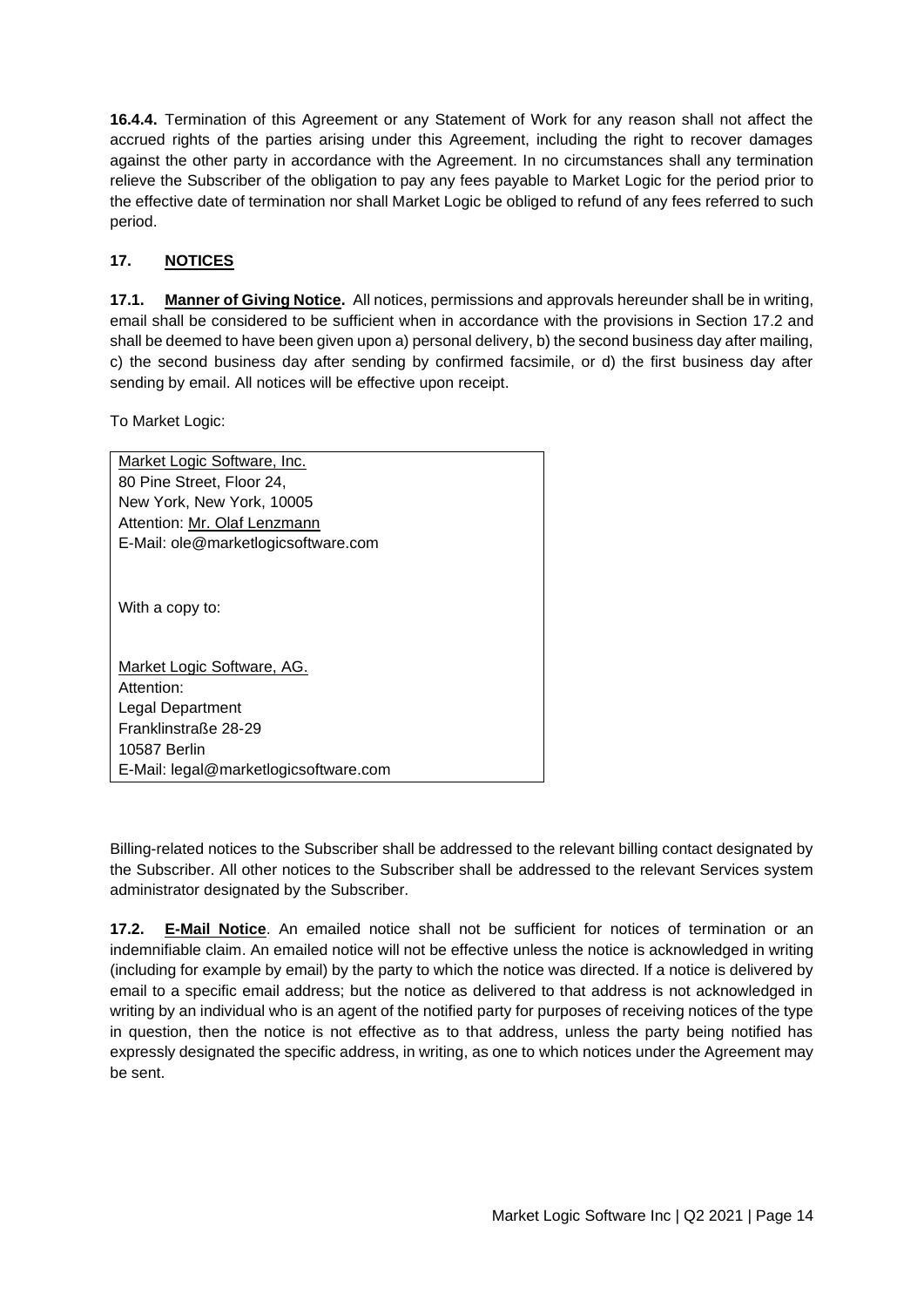## <span id="page-14-0"></span>**18. GENERAL PROVISIONS**

**18.1. Export Compliance.** Both parties shall comply with all applicable UK, EU and/or US sanctions and export regulations including any restrictions or prohibitions on trade or financial transactions with certain countries or entities.

**18.2. Anti-Corruption**. In performing their obligations under this Agreement, the parties shall: a) comply with all applicable laws and regulations relating to anti-bribery and anti-corruption and maintain its own policies and procedures in this respect; (b) as soon as reasonably practicable report to each other any offer, request or demand for any undue financial or other advantage of any kind received by the other party in connection with the performance of this Agreement.

**18.3. Relationship of the Parties.** The parties are independent contractors. This Agreement does not create a partnership, franchise, joint venture, agency, fiduciary or employment relationship between the parties.

**18.4. Subcontractors.** Market Logic may not subcontract any part of its obligations under this Agreement except to its Affiliates or as agreed in writing by Subscriber. Notwithstanding the above, Market Logic may use subcontractors without having to obtain written consent from Subscriber where such subcontractors are used in the day-to-day business of Market Logic and where such subcontractors shall have no access to Subscriber Data. Market Logic will obligate its subcontractors (if any) to adhere to and uphold IT-security and confidentiality obligations that are at least as protective as those rights of Subscriber provided for in this Agreement.

Notwithstanding the permitted subcontracting of Services hereunder Market Logic will remain liable for all of its obligations under this Agreement, and for the acts and omissions of all Market Logic employees in connection with the performance of Services or provision of Software Services.

**18.5. No Third-Party Beneficiaries.** There are no third-party beneficiaries to this Agreement.

**18.6. Waiver.** No failure or delay by either party in exercising any right under this Agreement shall constitute a waiver of that right.

**18.7. Information Security**. Market Logic shall be responsible for implementing and maintaining information security controls in line with standard industry practices as set out in **Annex A** that are designed to: a) ensure the security, confidentiality and integrity of Services and Subscriber Data; b) protect against any anticipated threats or hazards to the security or integrity of the Services and Subscriber Data; c) protect against unauthorized physical or logical access to or use of Services and Subscriber Data; d) ensure the secure disposal of Subscriber Data as per reasonable instructions of the Subscriber; e) ensure the security and integrity of the operational environment, including the network connectivity, supporting the Services; f) ensure that changes to the Services and operational environment supporting the Services are managed following formal processes; g) segregate Subscriber Data from those of other Market Logic customers; and h) ensure appropriate measures to protect against loss of Subscriber Data.

**18.8. Data Protection.** The Parties agree to fully comply with applicable data protection laws.

**18.9. Governing Law.** In all respects this Agreement will be governed by, and construed in accordance with, the substantive laws of the State of New York without regard to conflict of law principles. Any claim or action brought by one of the parties hereto in connection with this Agreement shall be brought in the appropriate Federal or State court located in the County of New York, and the parties hereto irrevocably consent to the exclusive jurisdiction of such court.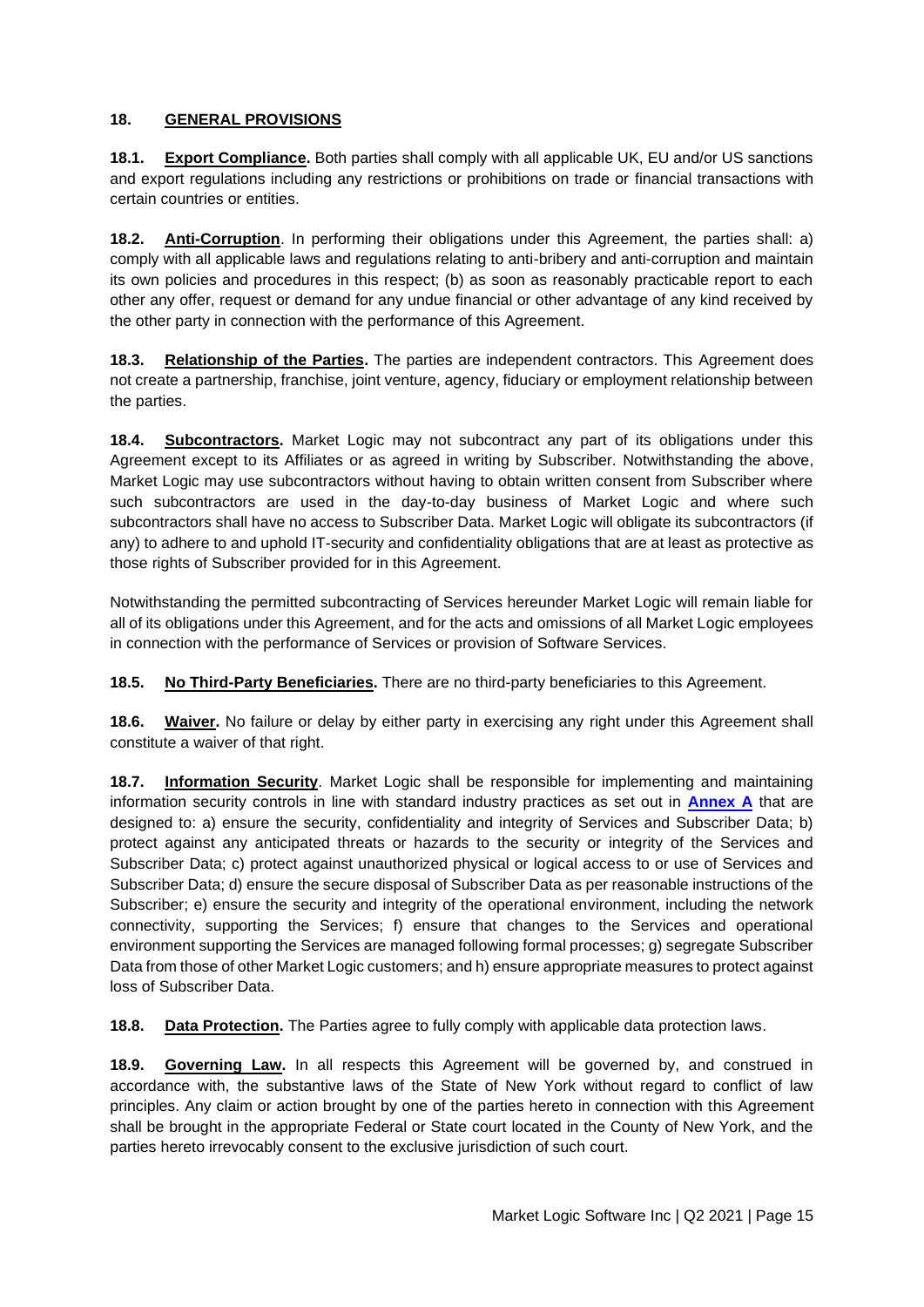**18.10. Severability.** If any provision of this Agreement is held by a court of competent jurisdiction to be contrary to law, the provision shall be modified by the court and interpreted so as best to accomplish the objectives of the original provision to the fullest extent permitted by law, and the remaining provisions of this Agreement shall remain in effect.

**18.11. Surviving Provisions.** Section 7 (Fees and Payment), Section 10 (Ownership), Section 11 (Confidentiality), Section 12 (Warranties and Disclaimers), Section 14 (Limitation of Liability), Section 16.4 (Effect of Termination), Section 17 (Notices) and Section 18 (General Provisions) shall survive any termination or expiration of this Agreement.

**18.12. Assignment.** Neither party may assign any of its rights or obligations hereunder, whether by operation of law or otherwise, without the prior written consent of the other party, except that either party may assign all of its rights and delegate all of its obligations under this Agreement without needing the other party's consent to an entity: (i) which such party owns or controls; or (ii) by which such party is owned or controlled. In addition, either party may, without needing the other party's consent assign any of its rights or obligations under this Agreement in connection with a merger, acquisition, corporate reorganization, or sale of all or substantially all of its assets not involving a direct competitor of the other party. Any consent required by this paragraph will not be unreasonably withheld, conditioned, or delayed. Subject to the foregoing, this Agreement shall bind and inure to the benefit of the parties, their respective successors and permitted assigns.

**18.13. Entire Agreement.** This Agreement, including all exhibits and addenda hereto and all Statement of Works, constitute the entire agreement between the Parties and supersedes all prior and contemporaneous agreements, proposals or representations, written or oral, concerning its subject matter. No modification, amendment and/or supplement, or waiver of any provision of this Agreement shall be effective unless in writing and either signed or accepted electronically by the party against whom the modification, amendment or waiver is to be asserted. To the extent of any conflict or inconsistency between the provisions in the body of this Agreement and any exhibit or addendum hereto or any Statement of Work, the terms of the applicable Statement of Work shall prevail. Notwithstanding any language to the contrary therein, no terms or conditions stated in the Subscriber's purchase orders or other order documentation shall be incorporated into or form any part of this Agreement, and all such terms or conditions shall be null and void.

**18.14. Force Majeure.** Neither party shall be liable to the other for any delay or failure to perform hereunder (excluding payment obligations) due to circumstances beyond such party's reasonable control, including but not limited to acts of God, acts of government, flood, fire, earthquakes, civil unrest, acts of terror, strikes or other labor problems (excluding those involving such party's employees), service disruptions involving hardware, software or power systems not within such party's reasonable control, and denial of service attacks.

**Counterparts.** This Agreement any Statement of Work issued hereunder may be executed in any number of counterparts, each of which when executed and delivered shall constitute and original of this Agreement, but all the counterparts shall together constitute the same agreement. Transmission of an executed counterpart of this Agreement by email (in PDF, JPEG or other agreed format) shall take effect as delivery of an executed counterpart of this Agreement. If either method of delivery is adopted, without prejudice to the validity of the Agreement made, if requested each party shall provide the others with the original of such counterpart as soon as reasonably possible after. No counterpart shall be effective until each party has executed and delivered at least one counterpart.

These Terms and Conditions were last updated in June, the 18th 2021.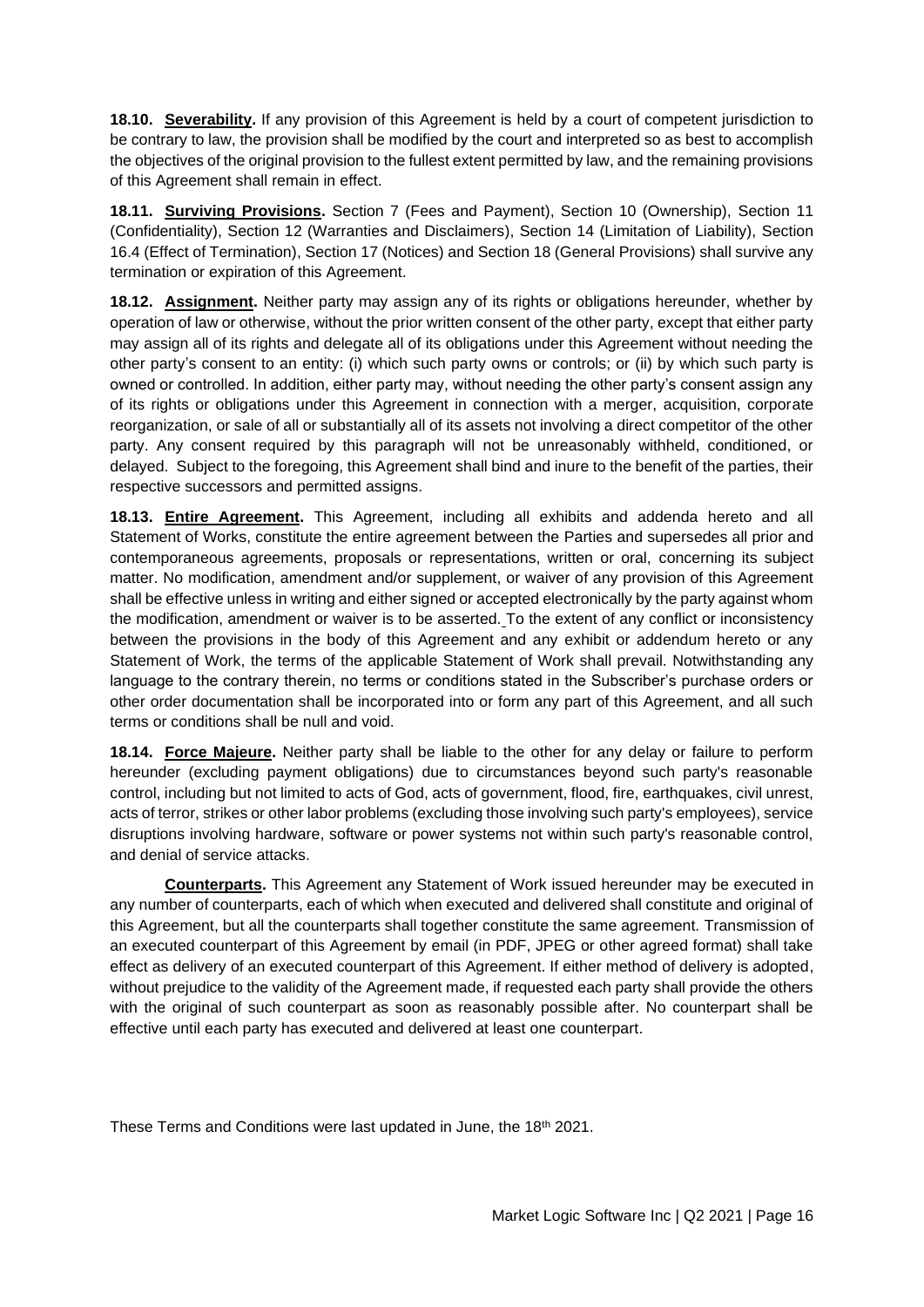#### **ANNEX A**

#### **INFORMATION SECURITY REQUIREMENTS**

#### <span id="page-16-0"></span>**1. Scope**

Subject to the terms and conditions of the Agreement, all Services performed by Market Logic under this Agreement, shall comply with the requirements set forth in this Annex A, as applicable in the context of the Services.

This Annex A sets out the security requirements for the IT environments, facilities, equipment and personnel used by Market Logic to store and/or process Subscriber Data in relation to the Services. This Annex and the requirements set forth herein are in addition to, and not in lieu of, other requirements incorporated into the Agreement. Notwithstanding any security requirements agreed between Subscriber and Market Logic, any proprietary data of Third Party Service Providers shall be solely subject to separate security and confidentiality obligations between Market Logic and the respective provider.

Before processing Subscriber Data under this Agreement, Market Logic and its subcontractors shall bring into effect and maintain throughout the term of this Agreement the technical and organisational measures as set out hereunder in order to meet the requirements according to this Agreement, to secure at any time the confidentiality and integrity of the Subscriber Data, to prevent unauthorised or unlawful processing of Data and to protect against accidental or unlawful destruction, damage, accidental loss, alterations or unauthorised disclose or access.

The technical and organisational measures are subject to technical progress and development. In that regard, Market Logic and its Subcontractors are allowed to implement adequate alternative measures, provided, however, that the security level shall not be undercut at any time.

Significant changes to the technical and organisational measures as set out hereunder will be documented and notified to Subscriber prior to their implementation.

### **2. Certification**

Market Logic warrants that the third-party Data Centre it utilizing to provide the Services is ISO27001 and SOC2 certified.

Market Logic warrants that it has designed its information security management according to ISO27001.

#### **3. Logical Security**

#### **3.1. General**

The logical security processes in this Section 3 apply to all systems used to provide the Services on which Subscriber Data is accessed, processed, stored, transferred or maintained.

### **3.2. Systems Access Control and Network Access Control**

**3.2.1. Access Controls.** Market Logic warrants that it employs access control mechanisms that:

**a.** prevent unauthorized access to Subscriber data;

**b.** limit access to Market Logic personnel with a business need to know;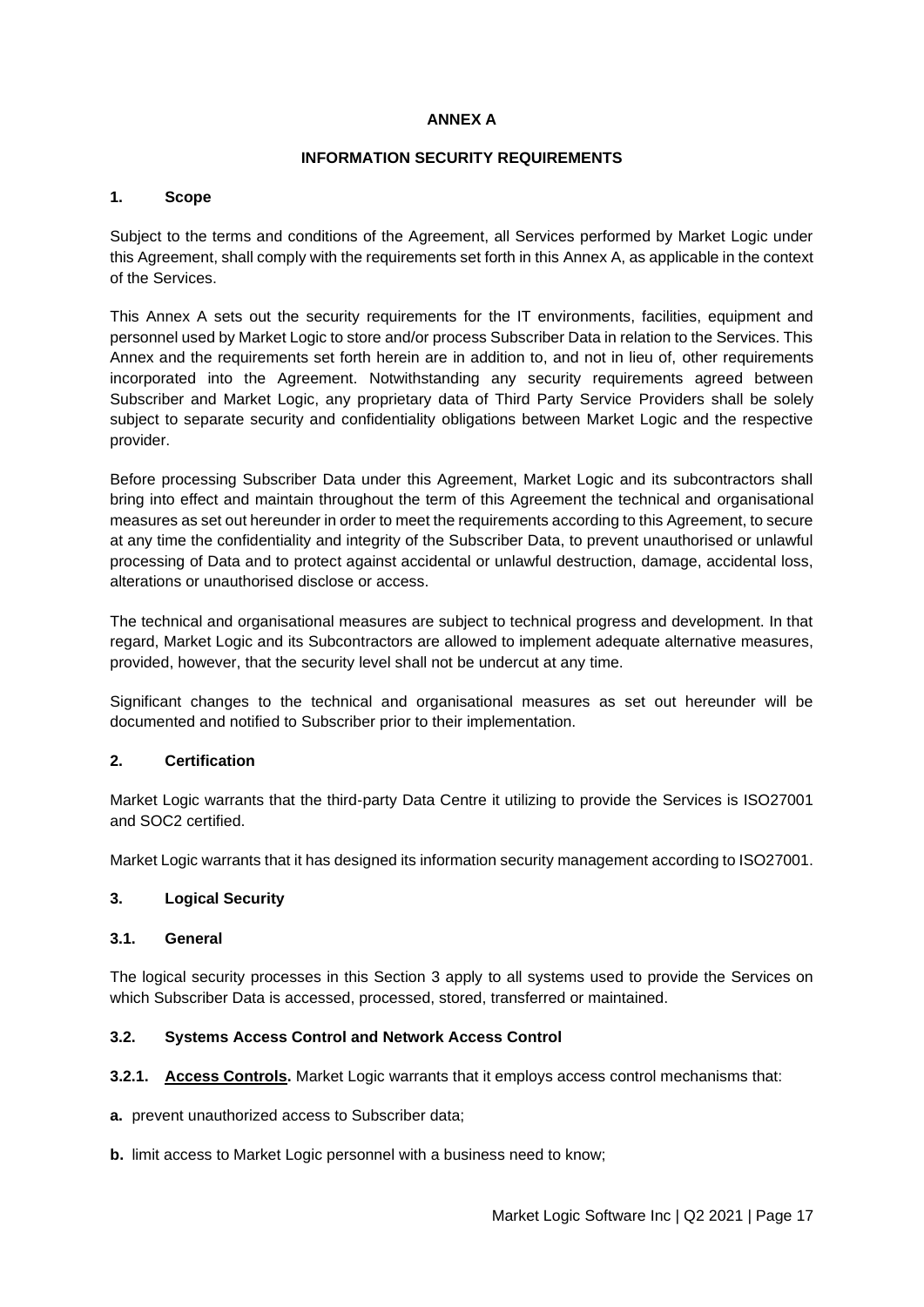**c.** follow principle of least privilege allowing access to only the information and resources that are necessary under the terms of the Agreement; and

**d.** have the capability of detecting, logging, and reporting access to the system or network or attempts to breach security of the system or network.

**3.2.2. Authentication.** All Market Logic personnel must have an individual account that authenticates that individual's access to Subscriber Data. Market Logic will not allow sharing of accounts. Access controls and passwords must be configured in accordance with industry standards and best practices. Passwords must be (i) at least eight characters long, (ii) cannot contain the user's account name or more than two characters that occur in the full name or the user sequentially and (iii) must contain three of the following categories: Uppercase letters, Lowercase letters, Numbers, Symbols.

**3.2.3. Regular Review of Access Controls.** Market Logic will maintain a process to review access controls on a minimum annual basis for all Market Logic systems that contain Subscriber Data, including any system that, via any form of communication interface, can connect to the system on which Subscriber Data is stored. These access processes and the process to establish and delete individual accounts will be documented in, and will be in compliance with, Market Logic's security policies and procedures.

**3.2.4. Revocation of Access**. Market Logic will revoke its Personnel's access to physical locations, systems, and applications that contain or process Subscriber Data within a reasonable time of the cessation of such Market Logic Personnel's need to access the system(s) or application(s).

#### **3.3. Telecommunication and Network Security**

**3.3.1. Firewalls**. Market Logic will deploy reasonably appropriate firewall technology. Traffic between Subscriber and Market Logic will be protected and authenticated by industry standard cryptographic technologies.

**3.3.2. Intrusion Detection and Prevention**. Market Logic will deploy intrusion detection or preferably prevention systems (NIDS/NIPS) in order to generate, monitor, and respond to alerts which could indicate potential compromise of the network and/or host.

**3.3.3. Log Management**. Market Logic shall ensure that all systems, incl. firewalls, routers, network switches and operating systems, log information to their respective system log facility or a centralized server for a minimum period of 3 months.

**3.3.4. Network Segmentation**. Market Logic shall establish and maintain appropriate network segmentation, including the use of virtual local area networks (VLANS) where appropriate, to restrict network access to systems storing Subscriber Data.

**3.3.5. Wireless Security**. If Market Logic deploys a wireless network, Market Logic will configure and maintain the use, configuration and management of wireless networks to meet the following:

**a.** Physical Access – All wireless devices shall be protected using appropriate physical controls to minimize the risk of theft, unauthorized use, or damage;

**b.** Network Access – Network access to wireless networks should be restricted only to those authorized;

**c.** Access points shall be segmented from an internal, wired LAN;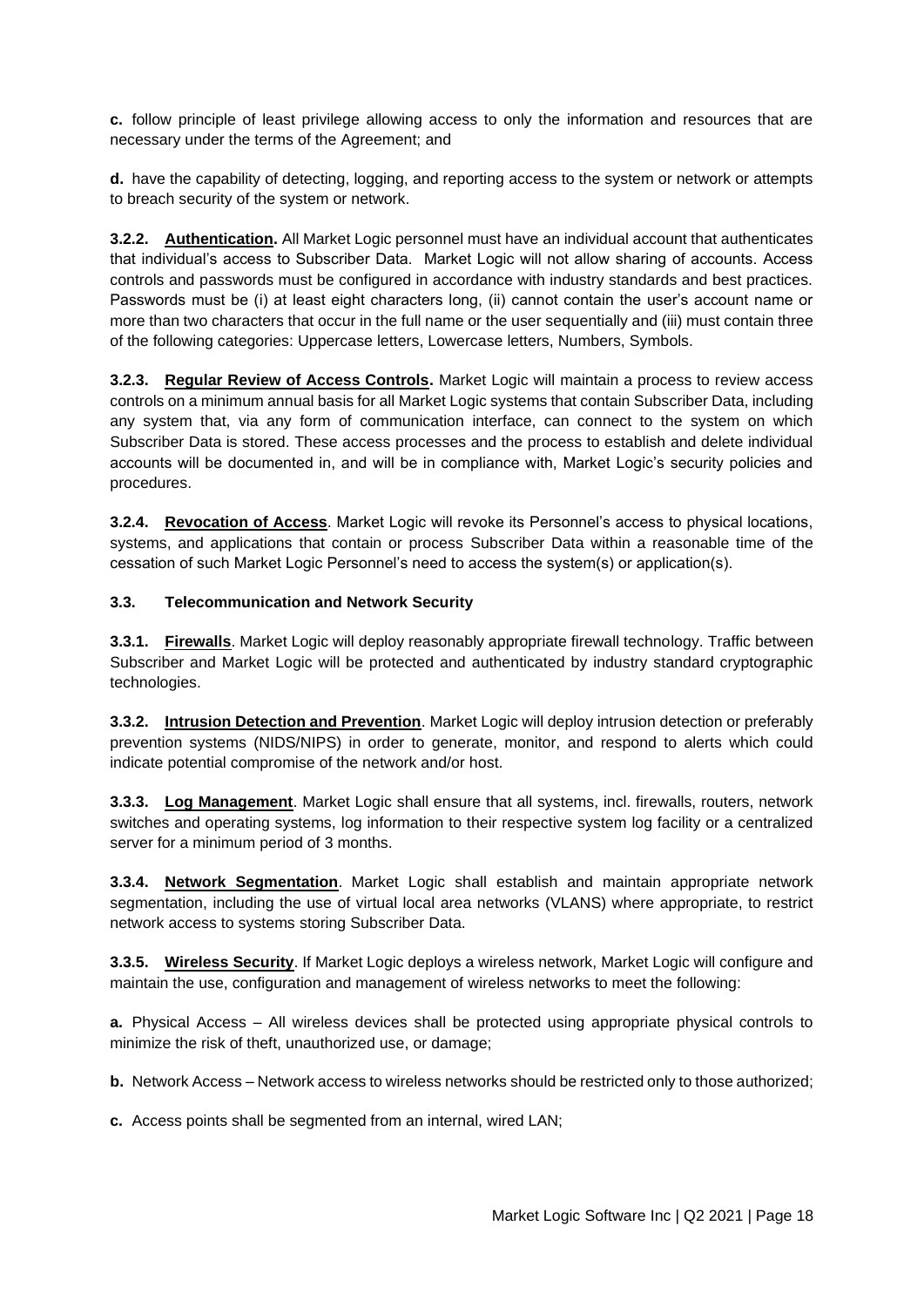**d.** The service set identifier (SSID), administrator user ID, password and encryption keys shall be changed from the default value;

**e.** Encryption of all wireless connections will be enabled using Industry Standard Encryption Algorithms (i.e., WPA2/WPA with 802.1X authentication and AES encryption). WEP should never be used;

**f.** If supported, auditing features on wireless devices shall be enabled and resulting logs shall be reviewed periodically by designated staff or a wireless intrusion prevention system. Logs should be retained for ninety (90) days or longer; and

**g.** SNMP shall be disabled if not required for network management purposes. If SNMP is required for network management purposes, SNMP will be read-only with appropriate access controls that prohibit wireless devices from requesting and retrieving information and all default community strings will be changed.

**3.3.6. Rogue Access Point Detection**. Market Logic will maintain a program to detect rogue access points to ensure that only authorized wireless access points are in place.

#### **4. Malicious Code Protection**

**4.1.** All workstations and servers will run the current version of industry standard anti-virus software with the most recent updates available on each workstation or server. Market Logic will configure this equipment and have supporting policies to prohibit users from disabling anti-virus software, altering security configurations, or disabling other protective measures put in place to ensure the safety of the computing environment.

**4.2.** Market Logic will have current anti-virus software configured to run real-time scanning of machines and a full system scan on a regularly scheduled interval.

**4.3.** Market Logic will scan incoming and outgoing content for malicious code on all gateways to public networks, including, but not limited to, email and proxy servers.

**4.4.** Market Logic will quarantine or remove files that have been identified as infected and will log the event.

#### **5. Vulnerability Management and Application Security Assessments**

**5.1.** Market Logic shall run internal and external network vulnerability scans at least quarterly and after any material change in the network configuration (e.g., new system component installations, changes in network topology, firewall rule modifications, or product upgrades). Vulnerabilities identified and rated as high risk by the Market Logic will be remediated within (15) days s maximum.

**5.2.** For all Internet-facing applications that collect, transmit or display Subscriber Data, Market Logic agrees to conduct Penetration Test assessment to identify common security vulnerabilities as identified by industry-recognized organizations (e.g., OWASP Top 10 Vulnerabilities; CWE/SANS Top 25 vulnerabilities) annually or for all major releases, whichever occurs first.

**5.3.** For all mobile applications (i.e., running on Android, Blackberry, iOS, Windows Phone) that collect, transmit or display Subscriber Data, Subscriber agrees to conduct penetration test assessment to identify and remediate industry-recognized vulnerabilities specific to mobile applications.

**5.4. Patch Management**. Market Logic will patch all workstations and servers with all current operating system, database and application patches deployed in Market Logic's computing environment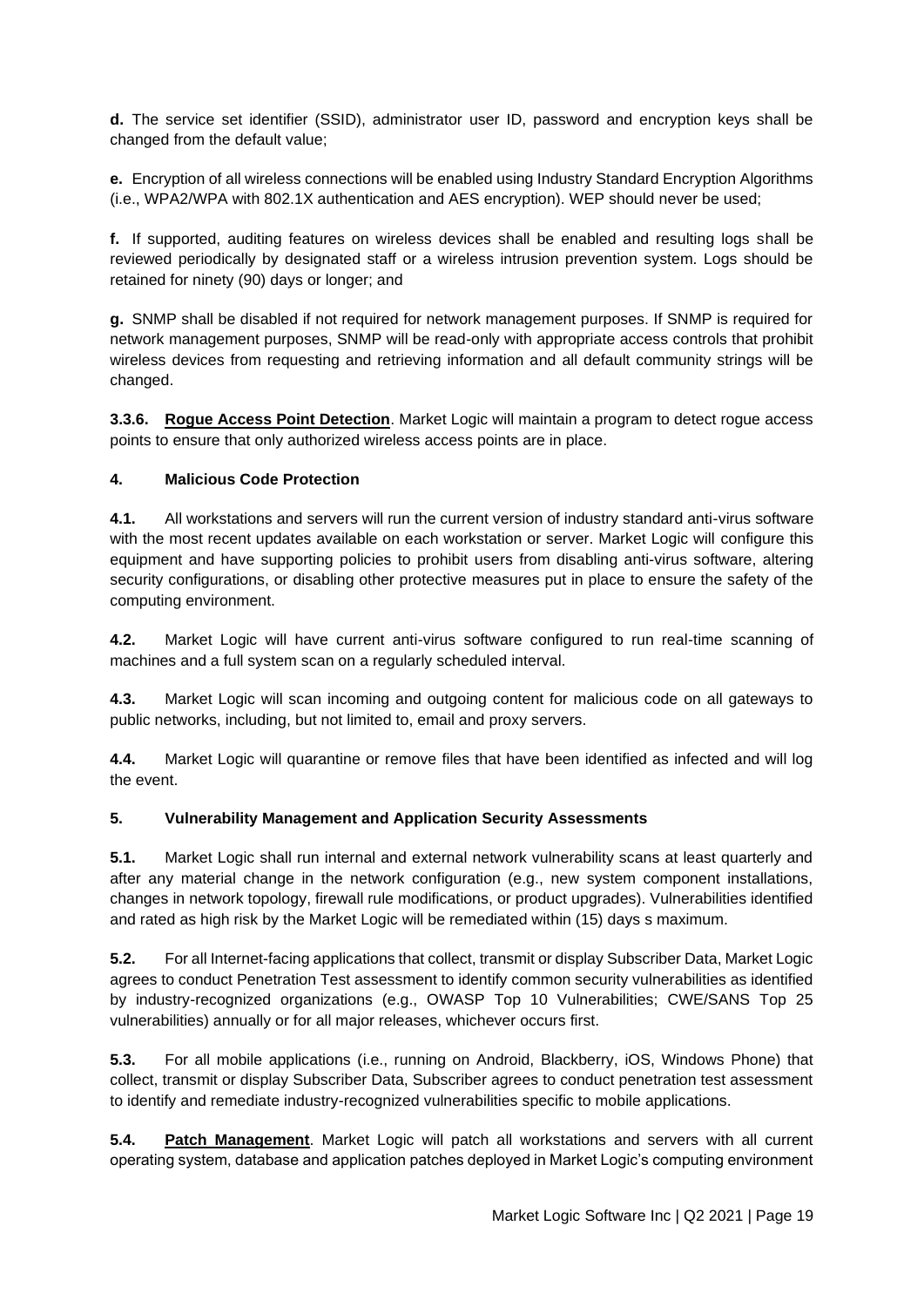according to a schedule predicated on the criticality of the patch. Market Logic must perform appropriate steps to help ensure patches do not compromise the security of the information resources being patched. All emergency or critical rated patches must be applied as soon as possible but at no time will exceed thirty (30) days from the date of release.

## **6. Storage, Handling and Disposal of Subscriber Data**

**6.1. Data Segregation**. Market Logic will physically or logically separate and segregate Subscriber Data from its other customer's data.

**6.2. Electronic Form Data.** Market Logic will utilize Industry Standard Encryption Algorithms and Key Strengths to encrypt the following:

**a.** all Subscriber Data that is in electronic form while in transit over all public wired networks (e.g., Internet) and all wireless networks.

**b.** all Subscriber Data while In Storage. "In Storage" means information stored in databases, in file systems, and on various forms of online is also commonly referred to as "at rest."

**c.** passwords will be hashed with irreversible industry standard algorithms with randomly generated "salt" added to the input string prior to encoding to ensure that the same password text chosen by different users will yield different encodings. The randomly generated salt should be at least as long as the output of the hash function.

**d.** any mobile devices (e.g., laptop, cell phone, tablet) used outside of a Data Center to perform any part of the Services.

**6.3. Data Retention**. Upon Subscriber's request, or, upon termination or expiration of this Agreement, all Subscriber Data, including copies of such information, must be promptly returned to Subscriber or destroyed. Notwithstanding the foregoing obligations, Market Logic shall be permitted to retain back-up copies of Subscriber Data in accordance with applicable laws; applicable regulations and the Agreement.

**6.4. Destruction of Data.** Market Logic will dispose of Subscriber Data when information is deemed no longer necessary to preserve as outlined above in "Data Retention" Section 6.3. Subscriber Data shall be disposed of in a method that renders it unreadable, effectively decommissioned. Market Logic will destroy any equipment containing Subscriber Data that is damaged or non-functional. All Subscriber Data must be rendered unreadable and unrecoverable regardless of the form (physical or electronic).

### **7. Physical Security and Personnel Security**

**7.1. Physical security of Market Logic's offices.** Market Logic shall have adequate physical security perimeters to safeguard Subscriber Data. Market Logic shall have a premises access control system that requires:

**a.** every individual to have a unique access card and or key to access the premises;

**b.** access to sensitive areas, e.g., server rooms to be granted only to those who need access to the area to perform their work-related duties;

**c.** all visitors to be identified, registered, logged and accompanied by an employee of Market Logic at all times and;

**d.** Market Logic employees to adhere to a Clean Desk Policy.